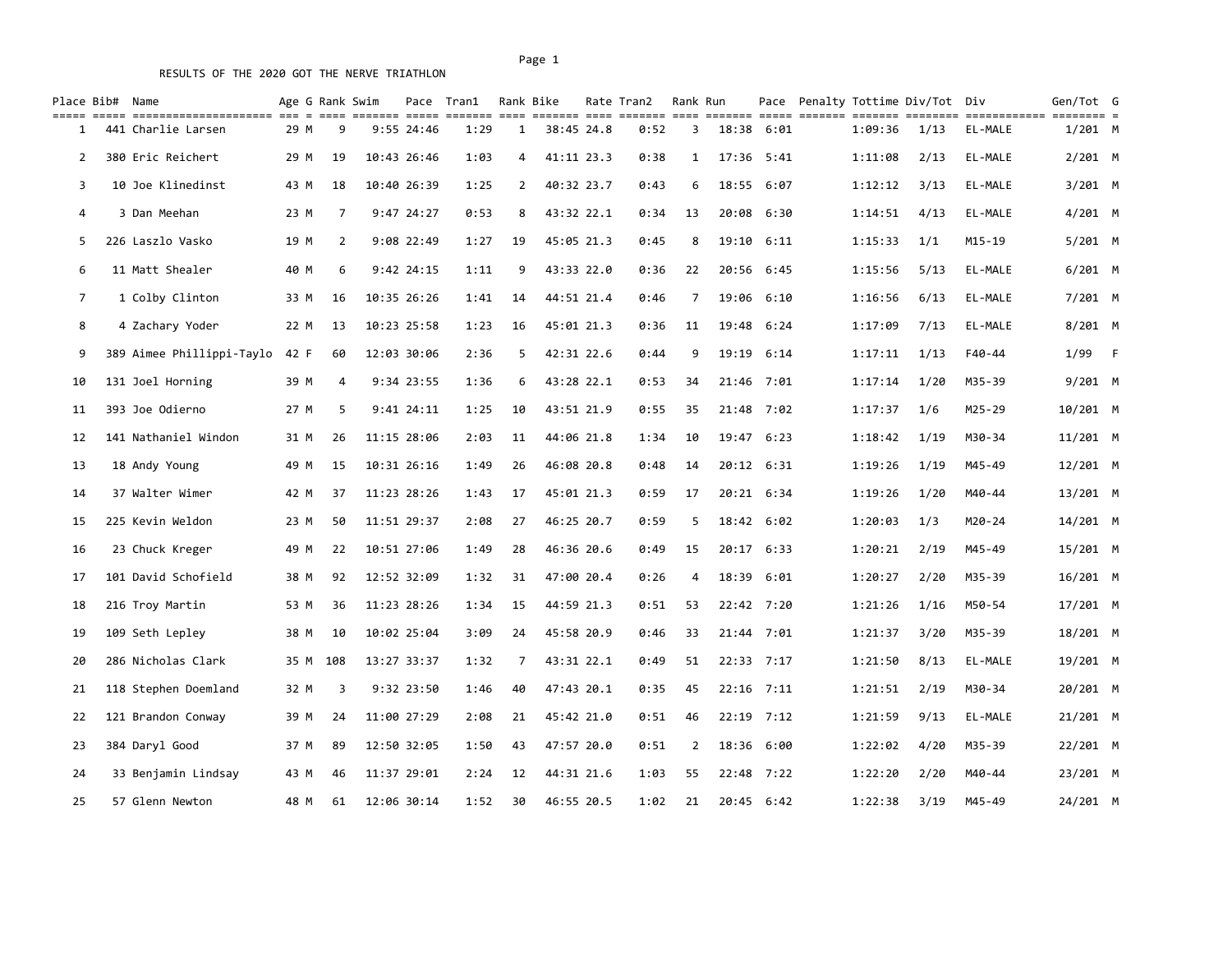# RESULTS OF THE 2020 GOT THE NERVE TRIATHLON

| Place Bib# Name |                                                      |      |          | Age G Rank Swim |              | Pace Tran1            |     | Rank Bike  | Rate Tran2 | Rank Run |       |              | Pace Penalty Tottime Div/Tot Div |      |            | Gen/Tot G                |      |
|-----------------|------------------------------------------------------|------|----------|-----------------|--------------|-----------------------|-----|------------|------------|----------|-------|--------------|----------------------------------|------|------------|--------------------------|------|
| 26              | ===== ====================== === =<br>5 David Simons | 63 M | 51       | ------- -----   | 11:52 29:40  | -------- ----<br>1:31 | 22  | 45:50 20.9 | 0:45       | 75       |       | 23:30 7:35   | $1:23:25$ 10/13                  |      | EL-MALE    | $=$ ========<br>25/201 M |      |
| 27              | 144 Sarah Wolfe                                      | 40 F | 53       |                 | 11:57 29:51  | 2:09                  | 23  | 45:54 20.9 | 0:49       | 56       |       | 22:48 7:22   | 1:23:35                          | 2/13 | F40-44     | 2/99                     | $-F$ |
| 28              | 126 Jeffrey Kile                                     | 38 M | 48       |                 | 11:46 29:25  | 2:30                  | 41  | 47:44 20.1 | 1:08       | 23       | 21:00 | 6:47         | 1:24:07                          | 5/20 | M35-39     | 26/201 M                 |      |
| 29              | 9 Aaron Barr                                         |      | 44 M 176 |                 | 16:03 40:08  | 2:22                  | 3   | 40:44 23.6 | 1:22       | 88       |       | 24:06 7:47   | $1:24:35$ $11/13$                |      | EL-MALE    | 27/201 M                 |      |
| 30              | 209 Dave Haight                                      |      | 54 M 119 |                 | 13:51 34:37  | 2:43                  | 13  | 44:50 21.4 | 1:18       | 39       |       | 22:02 7:07   | 1:24:42                          | 2/16 | M50-54     | 28/201 M                 |      |
| 31              | 130 Matt Weaver                                      | 30 M | 97       |                 | 13:04 32:38  | 2:29                  | 46  | 48:16 19.9 | 0:55       | 18       |       | 20:24 6:35   | 1:25:05                          | 3/19 | M30-34     | 29/201 M                 |      |
| 32              | 80 Steph Barrick                                     | 39 F | 45       |                 | 11:35 28:58  | 1:53                  | 35  | 47:22 20.3 | 0:40       | 78       |       | 23:37 7:37   | 1:25:05                          | 1/14 | $F35 - 39$ | 3/99                     | - F  |
| 33              | 155 Shari Watson                                     | 47 F | 32       |                 | 11:18 28:14  | 1:53                  | 45  | 48:10 19.9 | 0:52       | 61       |       | 23:03 7:26   | 1:25:14                          | 1/8  | $F45 - 49$ | 4/99                     | $-F$ |
| 34              | 62 Olivia Guilbert                                   | 28 F | 76       |                 | 12:35 31:28  | 1:50                  | 44  | 48:05 20.0 | 1:07       | 37       |       | 21:58 7:05   | 1:25:33                          | 1/7  | $F25 - 29$ | 5/99                     | - F  |
| 35              | 152 Lindsay Texter                                   | 41 F |          | $\mathbf{1}$    | $9:01$ 22:32 | 1:39                  | 53  | 49:14 19.5 | 0:50       | 110      |       | 24:56 8:03   | 1:25:38                          | 3/13 | $F40 - 44$ | 6/99                     | $-F$ |
| 36              | 107 Derrick Kreiser                                  | 35 M | 98       |                 | 13:05 32:42  | 1:59                  | 20  | 45:42 21.0 | 0:56       | 90       |       | 24:12 7:49   | 1:25:52                          | 6/20 | M35-39     | 30/201 M                 |      |
| 37              | 143 Deborah Battaglia                                | 52 F | 20       |                 | 10:45 26:51  | 1:27                  | 68  | 49:47 19.3 | 0:50       | 69       |       | 23:20 7:32   | 1:26:07                          | 1/8  | F50-54     | 7/99                     | - F  |
| 38              | 295 Daniel Fenton                                    | 31 M | 54       |                 | 11:58 29:55  | 2:14                  | 38  | 47:41 20.1 | 1:06       | 71       |       | 23:24 7:33   | 1:26:21                          | 4/19 | M30-34     | 31/201 M                 |      |
| 39              | 63 Ashley Kearcher                                   | 31 F | 69       |                 | 12:28 31:10  | 1:41                  | 85  | 50:42 18.9 | 1:03       | 19       |       | 20:32 6:38   | 1:26:25                          | 1/9  | F30-34     | 8/99                     | - F  |
| 40              | 388 Kevin Moore                                      | 52 M | 66       |                 | 12:22 30:54  | 2:13                  | 29  | 46:40 20.6 | 1:18       | 82       |       | 23:54 7:43   | 1:26:25                          | 3/16 | M50-54     | 32/201 M                 |      |
| 41              | 115 Matthew Smith                                    |      | 33 M 126 |                 | 13:58 34:54  | 1:53                  | 42  | 47:45 20.1 | 0:50       | 40       |       | 22:10 7:09   | 1:26:35                          | 5/19 | M30-34     | 33/201 M                 |      |
| 42              | 189 David Anderson                                   |      | 52 M 111 |                 | 13:30 33:45  | 2:02                  | 33  | 47:12 20.3 | 0:53       | 60       |       | 23:02 7:26   | 1:26:37                          | 4/16 | M50-54     | 34/201 M                 |      |
| 43              | 104 Mark Brinser                                     |      | 36 M 162 |                 | 15:09 37:51  | 1:54                  | 37  | 47:31 20.2 | 1:00       | 24       |       | 21:06 6:49   | 1:26:37                          | 7/20 | M35-39     | 35/201 M                 |      |
| 44              | 218 Gene Otto                                        | 50 M | 33       |                 | 11:19 28:17  | 2:29                  | 25  | 46:05 20.8 | 1:04       | 129      |       | 25:53 8:21   | 1:26:48                          | 5/16 | M50-54     | 36/201 M                 |      |
| 45              | 387 Chip Scheick                                     | 25 M | 86       |                 | 12:46 31:55  | 2:10                  | 59  | 49:31 19.4 | 0:47       | 30       |       | 21:36 6:58   | 1:26:48                          | 2/6  | M25-29     | 37/201 M                 |      |
| 46              | 47 Jarrod Baranowski                                 | 43 M | 44       |                 | 11:33 28:52  | 1:31                  | 67  | 49:46 19.3 | 1:03       | 59       |       | 23:00 7:26   | 1:26:51                          | 3/20 | M40-44     | 38/201 M                 |      |
| 47              | 102 Thomas Dodge                                     | 31 M | 57       |                 | 12:01 30:02  | 2:24                  | 62  | 49:35 19.4 | 1:48       | 27       |       | 21:16 6:52   | 1:27:01                          | 6/19 | M30-34     | 39/201 M                 |      |
| 48              | 146 Sarah Gray                                       | 43 F | 21       |                 | 10:46 26:55  | 2:24                  | 60  | 49:31 19.4 | 1:08       | 72       |       | 23:25 7:34   | 1:27:12                          | 4/13 | F40-44     | 9/99                     | - F  |
| 49              | 163 Janelle Seip                                     | 42 F | 121      |                 | 13:52 34:40  | 1:50                  | 52  | 48:52 19.6 | 0:45       | 36       |       | 21:56 7:05   | 1:27:14                          | 5/13 | F40-44     | 10/99                    | $-F$ |
| 50              | 68 Rachel Lacek                                      | 26 F | 23       |                 | 10:52 27:10  | 1:47                  | 100 | 51:45 18.6 | 0:43       | 41       |       | $22:11$ 7:10 | 1:27:16                          | 2/7  | $F25 - 29$ | 11/99                    | $-F$ |

Page 2 and 2 and 2 and 2 and 2 and 2 and 2 and 2 and 2 and 2 and 2 and 2 and 2 and 2 and 2 and 2 and 2 and 2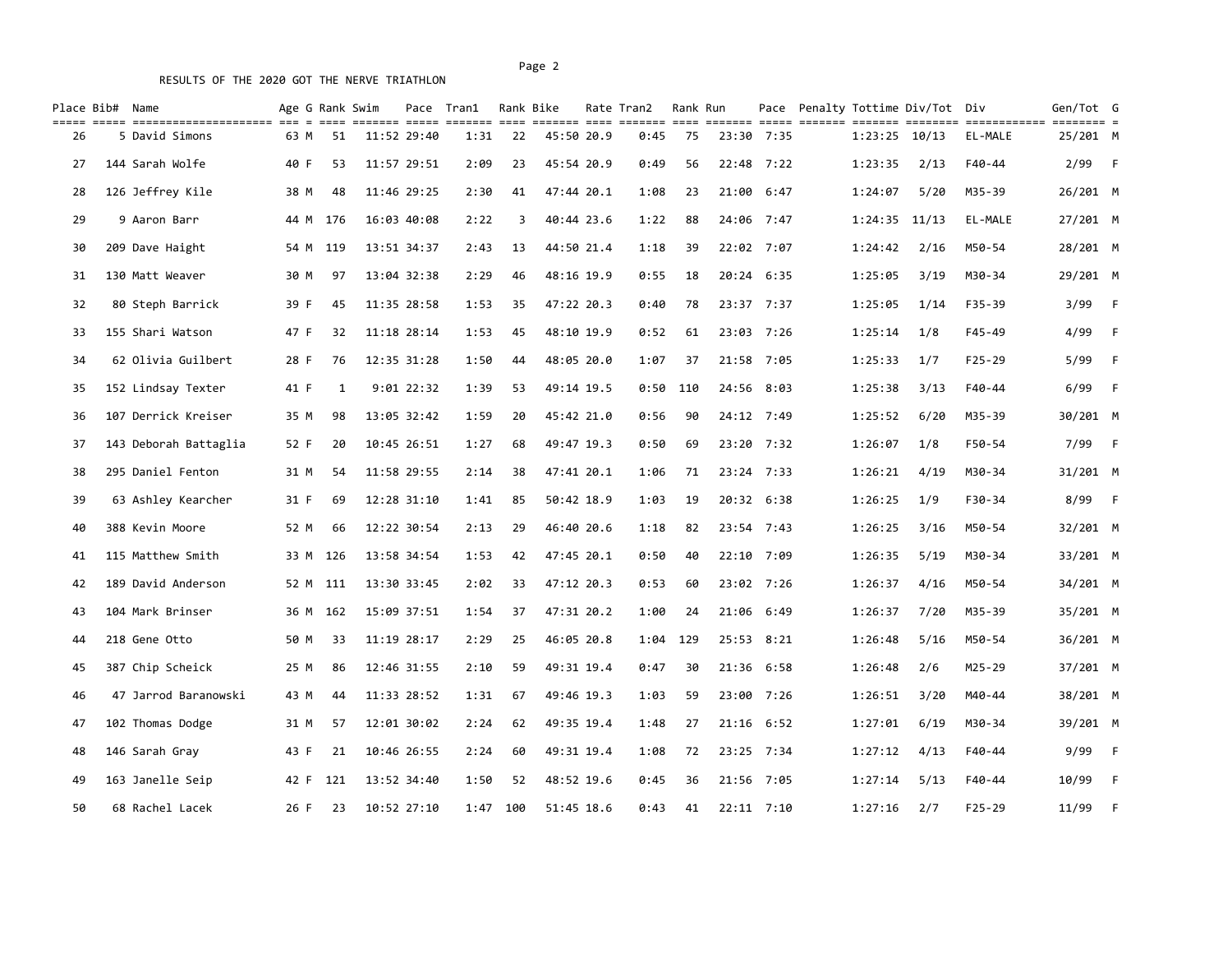Page 3 and 2012 and 2012 and 2012 and 2012 and 2012 and 2012 and 2012 and 2012 and 2012 and 2012 and 2012 and 2012 and 2012 and 2012 and 2012 and 2012 and 2012 and 2012 and 2012 and 2012 and 2012 and 2012 and 2012 and 2012

| Place Bib# Name | ----- --------------------- --- - |      | $= = = =$ | Age G Rank Swim |              | Pace Tran1<br>------- ----- ------- ---- |    | Rank Bike  | Rate Tran2 | Rank Run |            |                | Pace Penalty Tottime Div/Tot Div |                   |               | Gen/Tot G<br>$=$ ======== |     |
|-----------------|-----------------------------------|------|-----------|-----------------|--------------|------------------------------------------|----|------------|------------|----------|------------|----------------|----------------------------------|-------------------|---------------|---------------------------|-----|
| 51              | 255 Devin Paquette                | 31 M |           | 31              | 11:16 28:10  | 2:27                                     | 88 | 50:55 18.9 | 0:39       | 38       | 22:01 7:07 |                | 1:27:16                          | 7/19              | M30-34        | 40/201 M                  |     |
| 52              | 201 Tom Lynam                     | 54 M |           | 67              | 12:25 31:03  | 2:50                                     | 47 | 48:20 19.9 | 0:56       | 64       |            | 23:08 7:28     | 1:27:37                          | 6/16              | M50-54        | 41/201 M                  |     |
| 53              | 36 Steve Bookwalter               | 49 M |           | 129             | 14:00 35:00  | 2:29                                     | 32 | 47:01 20.4 | 1:24       | 54       |            | $22:46$ 7:21   | 1:27:38                          | 4/19              | M45-49        | 42/201 M                  |     |
| 54              | 188 Jeff Steed                    | 50 M |           | 8               | $9:48$ 24:28 | 2:09                                     | 61 | 49:33 19.4 | 1:03       | 120      |            | $25:16$ $8:10$ | 1:27:47                          | 7/16              | M50-54        | 43/201 M                  |     |
| 55              | 108 Michael Troup                 |      | 35 M 139  |                 | 14:28 36:09  | 1:54                                     | 49 | 48:32 19.8 | 0:57       | 44       |            | $22:16$ 7:11   | 1:28:05                          | 8/20              | M35-39        | 44/201 M                  |     |
| 56              | 53 Brian Naisby                   | 42 M |           | 95              | 13:00 32:28  | 1:39                                     | 72 | 50:02 19.2 | 0:33       | 65       |            | $23:10$ 7:29   | 1:28:23                          | 4/20              | M40-44        | 45/201 M                  |     |
| 57              | 252 Mike McGeehan                 |      | 29 M 177  |                 | 16:04 40:10  | 3:01                                     | 18 | 45:03 21.3 | 1:28       | 57       |            | 22:52 7:23     | 1:28:27                          | 1/43              | MNOVICE       | 46/201 M                  |     |
| 58              | 232 Connor Schlegel               | 26 M |           | 42              | 11:32 28:50  | 2:05                                     | 97 | 51:31 18.6 | 1:19       | 47       |            | 22:21 7:13     | 1:28:46                          | 3/6               | M25-29        | 47/201 M                  |     |
| 59              | 122 Edwin Tichenor                | 36 M |           | 83              | 12:41 31:43  | 2:14                                     | 75 | 50:12 19.1 | 0:45       | 62       |            | 23:06 7:27     | 1:28:56                          | 9/20              | M35-39        | 48/201 M                  |     |
| 60              | 151 Dee Ann Murphy                | 51 F |           | 63              | 12:07 30:17  | 2:00                                     | 70 | 49:55 19.2 | 0:54       | 89       |            | 24:10 7:48     | 1:29:04                          | 2/8               | F50-54        | 12/99                     | – F |
| 61              | 200 Dwight Yoder                  | 51 M |           | 70              | 12:29 31:12  | 3:02                                     | 36 | 47:30 20.2 | 1:26       | 104      |            | 24:48 8:00     | 1:29:13                          | 8/16              | M50-54        | 49/201 M                  |     |
| 62              | 376 Melina Windon                 | 31 F |           | 91              | 12:52 32:08  | 2:19                                     | 65 | 49:44 19.3 | 1:24       | 63       |            | 23:07 7:28     | 1:29:23                          | 1/24              | FNOVICE       | 13/99                     | – F |
| 63              | 135 Adam Shellenhamer             | 30 M |           | 34              | 11:21 28:21  | 2:48                                     | 79 | 50:32 19.0 | 1:34       | 70       |            | 23:21 7:32     | 1:29:33                          | 8/19              | M30-34        | 50/201 M                  |     |
| 64              | 105 Jason Bini                    | 36 M |           | 11              | 10:09 25:21  | 2:21                                     | 95 | 51:24 18.7 | 0:55       | 109      |            | 24:55 8:03     |                                  | 1:29:42 10/20     | M35-39        | 51/201 M                  |     |
| 65              | 386 Jeff Breckenmaker             | 41 M |           | 56              | 12:00 30:00  | 3:07                                     | 58 | 49:25 19.4 | 1:20       | 86       |            | 24:03 7:46     |                                  | $1:29:54$ $12/13$ | EL-MALE       | 52/201 M                  |     |
| 66              | 239 Mike Feightner                | 45 M |           | 82              | 12:40 31:40  | 2:29                                     | 55 | 49:22 19.4 | 1:24       | 85       |            | 24:02 7:45     | 1:29:55                          | 1/10              | <b>CLYDES</b> | 53/201 M                  |     |
| 67              | 50 Jason Gamble                   |      | 40 M 137  |                 | 14:18 35:45  | 3:33                                     | 86 | 50:49 18.9 | 0:56       | 16       |            | 20:21 6:34     | 1:29:55                          | 5/20              | M40-44        | 54/201 M                  |     |
| 68              | 8 Billie Jo Heistand              | 41 F |           | 96              | 13:00 32:29  | 2:10                                     | 92 | 51:04 18.8 | 0:38       | 73       |            | 23:27 7:34     | 1:30:18                          | 1/1               | EL-FEMA       | 14/99                     | – F |
| 69              | 390 Jeffrey Fussner               | 56 M | 153       |                 | 14:56 37:19  | 3:44                                     | 39 | 47:41 20.1 | 1:37       | 48       |            | $22:23$ 7:14   | 1:30:20                          | 1/12              | M55-59        | 55/201 M                  |     |
| 70              | 28 Nicholas Otto                  | 40 M |           | 77              | 12:36 31:29  | 2:57                                     | 84 | 50:42 18.9 | 1:02       | 68       |            | 23:17 7:31     | 1:30:31                          | 6/20              | M40-44        | 56/201 M                  |     |
| 71              | 54 Nate Wingert                   | 42 M |           | 88              | 12:47 31:56  | 1:46                                     | 91 | 51:03 18.8 | 0:54       | 87       |            | 24:05 7:47     | 1:30:33                          | 7/20              | M40-44        | 57/201 M                  |     |
| 72              | 60 Beth Rudge                     | 37 F |           | 84              | 12:43 31:48  | 2:18                                     | 78 | 50:32 19.0 | 1:16       | 80       |            | 23:47 7:41     | 1:30:34                          | 2/14              | F35-39        | 15/99                     | – F |
| 73              | 52 Scott Boland                   | 44 M |           | 99              | 13:11 32:57  | 3:14                                     | 48 | 48:29 19.8 | 1:23       | 98       |            | 24:34 7:56     | 1:30:48                          | 8/20              | M40-44        | 58/201 M                  |     |
| 74              | 111 Geoff Dewire                  | 39 M | 100       |                 | 13:12 32:59  | 1:58                                     | 64 | 49:38 19.3 | 1:10       | 108      |            | 24:53 8:02     |                                  | 1:30:49 11/20     | M35-39        | 59/201 M                  |     |
| 75              | 51 Chris Detweiler                |      | 49 M 134  |                 | 14:09 35:23  | 2:51                                     | 80 | 50:35 19.0 | 0:53       | 49       |            | $22:25$ 7:14   | 1:30:51                          | 5/19              | M45-49        | 60/201 M                  |     |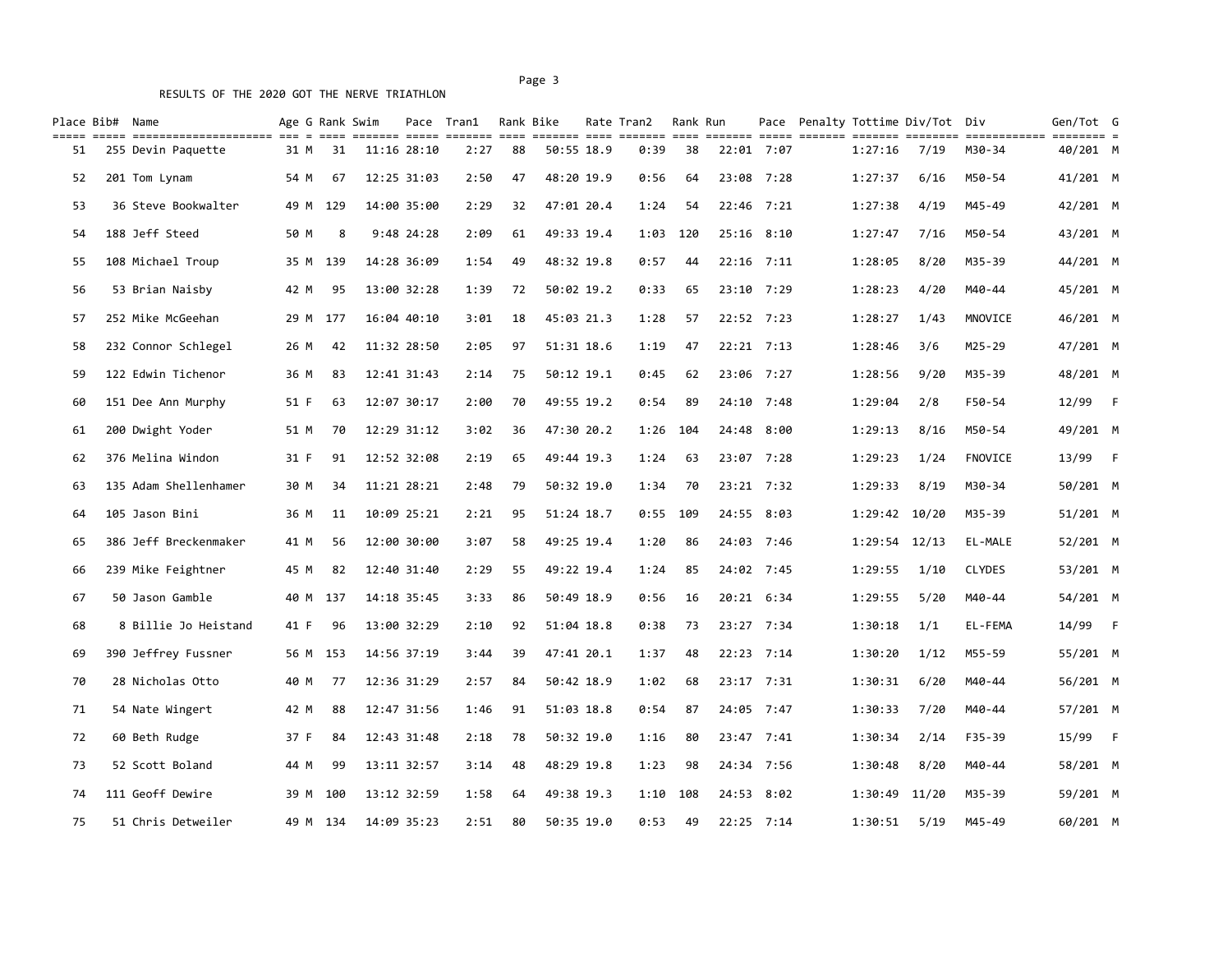|     | Place Bib# Name         | <u> 1922 - 1923 - 1923 - 1934 - 1935 - 1936 - 1936 - 1936 - 1936 - 1936 - 1936 - 1936 - 1937 - 1938 - 1939 - 193</u> |      |          | Age G Rank Swim |             | Pace Tran1 |            | Rank Bike  | Rate Tran2 | Rank Run   |                |                   | Pace Penalty Tottime Div/Tot Div |               | Gen/Tot G<br>$=$ =========== |                |
|-----|-------------------------|----------------------------------------------------------------------------------------------------------------------|------|----------|-----------------|-------------|------------|------------|------------|------------|------------|----------------|-------------------|----------------------------------|---------------|------------------------------|----------------|
| 76  | 247 Michael Krieger     |                                                                                                                      |      | 28 M 118 |                 | 13:49 34:31 | 2:39       | 74         | 50:08 19.1 | 1:06       | 67         | 23:12 7:29     | 1:30:53           | 2/10                             | <b>CLYDES</b> | 61/201 M                     |                |
| 77  | 26 Penn Ketchum         |                                                                                                                      | 49 M |          | 78              | 12:37 31:32 |            |            |            |            | $0:56$ 119 | 25:16 8:09     | 1:30:59           | 6/19                             | M45-49        | 62/201 M                     |                |
| 78  |                         | 162 Theresa Zechman Johns                                                                                            | 49 F |          | 65              | 12:12 30:29 | 2:06       | 82         | 50:42 18.9 |            | 1:07 111   | 24:57 8:03     | 1:31:01           | 2/8                              | F45-49        | 16/99 F                      |                |
| 79  | 145 Rebecca Brubaker    |                                                                                                                      | 45 F |          | 62              | 12:06 30:14 | 2:14       | 54         | 49:19 19.5 |            | 1:10 134   | 26:15 8:28     | 1:31:02           | 3/8                              | F45-49        | 17/99                        | $-F$           |
| 80  | 372 Stephanie Myers     |                                                                                                                      | 36 F |          | 39              | 11:24 28:29 | 2:59       | 83         | 50:42 18.9 |            | 1:13 103   | 24:46 8:00     | 1:31:03           | 3/14                             | F35-39        | 18/99                        | $-F$           |
| 81  | 55 Mark Klein           |                                                                                                                      | 44 M | 102      |                 | 13:17 33:11 | 1:59       | 87         | 50:53 18.9 | 1:21       | 81         | 23:54 7:43     | 1:31:21           | 9/20                             | M40-44        | 63/201 M                     |                |
| 82  | 71 Erin Rosensteel      |                                                                                                                      | 36 F |          | 27              | 11:15 28:07 | 2:12       | 99         | 51:44 18.6 |            | 1:37 106   | 24:50 8:01     | 1:31:37           | 4/14                             | F35-39        | 19/99                        | $-F$           |
| 83  | 137 Brandon Peiffer     |                                                                                                                      | 36 M |          | 68              | 12:27 31:07 | 2:23       | 63         | 49:37 19.3 |            | 1:49 123   | $25:24$ 8:12   | 1:31:38 12/20     |                                  | M35-39        | 64/201 M                     |                |
| 84  | 207 Steve Pandelidis    |                                                                                                                      | 57 M |          | 49              | 11:50 29:34 | 3:44       | 56         | 49:22 19.4 |            | $1:31$ 121 | $25:21$ $8:11$ | 1:31:46           | 2/12                             | M55-59        | 65/201 M                     |                |
| 85  | 120 Daniel Shaffer      |                                                                                                                      | 31 M | 122      |                 | 13:54 34:43 | 4:00       | 101        | 51:49 18.5 | 0:41       | 32         | 21:41 7:00     | 1:32:04           | 9/19                             | M30-34        | 66/201 M                     |                |
| 86  | 25 Patrick Henin        |                                                                                                                      | 45 M |          | 43              | 11:33 28:51 |            | 2:28 146   | 55:32 17.3 | 1:09       | 28         | 21:26 6:55     | 1:32:05           | 7/19                             | M45-49        | 67/201 M                     |                |
| 87  | 149 Margaret Hazlett    |                                                                                                                      | 53 F |          | 41              | 11:32 28:50 | 2:36       | 57         | 49:22 19.4 |            | 1:24 152   | 27:21 8:50     | 1:32:14           | 3/8                              | F50-54        | 20/99                        | $-F$           |
| 88  | 382 Tom Jordan          |                                                                                                                      | 52 M | 106      |                 | 13:25 33:32 | 1:47       | 51         | 48:46 19.7 |            | $0:41$ 157 | 27:44 8:57     | 1:32:22           | 3/10                             | <b>CLYDES</b> | 68/201 M                     |                |
| 89  | 72 Whitney Mayer        |                                                                                                                      | 37 F |          | 25              | 11:14 28:05 |            | 2:47 137   | 55:06 17.4 | 1:04       | 43         | 22:15 7:11     | 1:32:24           | 5/14                             | F35-39        | 21/99                        | – F            |
| 90  | 59 Nate Nixdorf         |                                                                                                                      | 41 M |          | 52              | 11:55 29:46 |            | 2:23 105   | 52:30 18.3 | 1:03       | 99         | 24:36 7:56     | 1:32:25 10/20     |                                  | M40-44        | 69/201 M                     |                |
| 91  | 117 Jason Collopy       |                                                                                                                      | 38 M | 156      |                 | 14:57 37:21 | 1:56       | 90         | 51:02 18.8 | 1:09       | 74         | 23:29 7:35     | 1:32:31 13/20     |                                  | M35-39        | 70/201 M                     |                |
| 92  | 175 Jilian White        |                                                                                                                      | 41 F |          | 94              | 12:58 32:24 | 1:44       | 94         | 51:07 18.8 | $1:16$ 125 |            | 25:32 8:14     | 1:32:35           | 6/13                             | F40-44        | 22/99                        | $\overline{F}$ |
| 93  | 34 Luke Hancock         |                                                                                                                      |      | 41 M 103 |                 | 13:19 33:17 | 2:05       | 76         | 50:17 19.1 |            | 1:00 135   | 26:16 8:29     | 1:32:55 11/20     |                                  | M40-44        | 71/201 M                     |                |
| 94  | 383 Allen Stoltzfus     |                                                                                                                      |      | 25 M 152 |                 | 14:50 37:05 |            | $3:03$ 117 | 53:33 17.9 | 0:51       | 20         | 20:42 6:41     | 1:32:57           | 4/6                              | M25-29        | 72/201 M                     |                |
| 95  | 39 Jay Zimmermann       |                                                                                                                      |      | 44 M 113 |                 | 13:33 33:52 | 3:42       | 77         | 50:28 19.0 | 1:16       | 91         | 24:14 7:49     | $1:33:10$ $12/20$ |                                  | M40-44        | 73/201 M                     |                |
| 96  | 124 Jack Diffendarfer   |                                                                                                                      |      | 33 M 212 |                 | 17:26 43:34 | 3:00       | 73         | 50:06 19.2 | 1:19       | 31         | 21:39 6:59     | $1:33:27$ 10/19   |                                  | M30-34        | 74/201 M                     |                |
| 97  | 266 Joe Hoover          |                                                                                                                      |      | 35 M 155 |                 | 14:56 37:20 |            | $3:18$ 103 | 52:00 18.5 | 1:15       | 42         | 22:15 7:11     | 1:33:43           | 2/43                             | MNOVICE       | 75/201 M                     |                |
| 98  | 127 Jacobus Van Der Ven |                                                                                                                      | 30 M | 132      |                 | 14:03 35:08 |            | 1:52 110   | 53:09 18.1 | 0:50       | 83         | 23:58 7:44     | $1:33:51$ $11/19$ |                                  | M30-34        | 76/201 M                     |                |
| 99  | 227 Solomon Klombers    |                                                                                                                      | 23 M |          | 75              | 12:35 31:27 |            | 2:53 138   | 55:06 17.4 | 1:02       | 50         | 22:32 7:16     | 1:34:06           | 2/3                              | M20-24        | 77/201 M                     |                |
| 100 | 129 Jeremy King         |                                                                                                                      | 38 M | 143      |                 | 14:33 36:23 | 2:22       | 34         | 47:15 20.3 |            | $1:20$ 177 | 28:43 9:16     | $1:34:12$ $14/20$ |                                  | M35-39        | 78/201 M                     |                |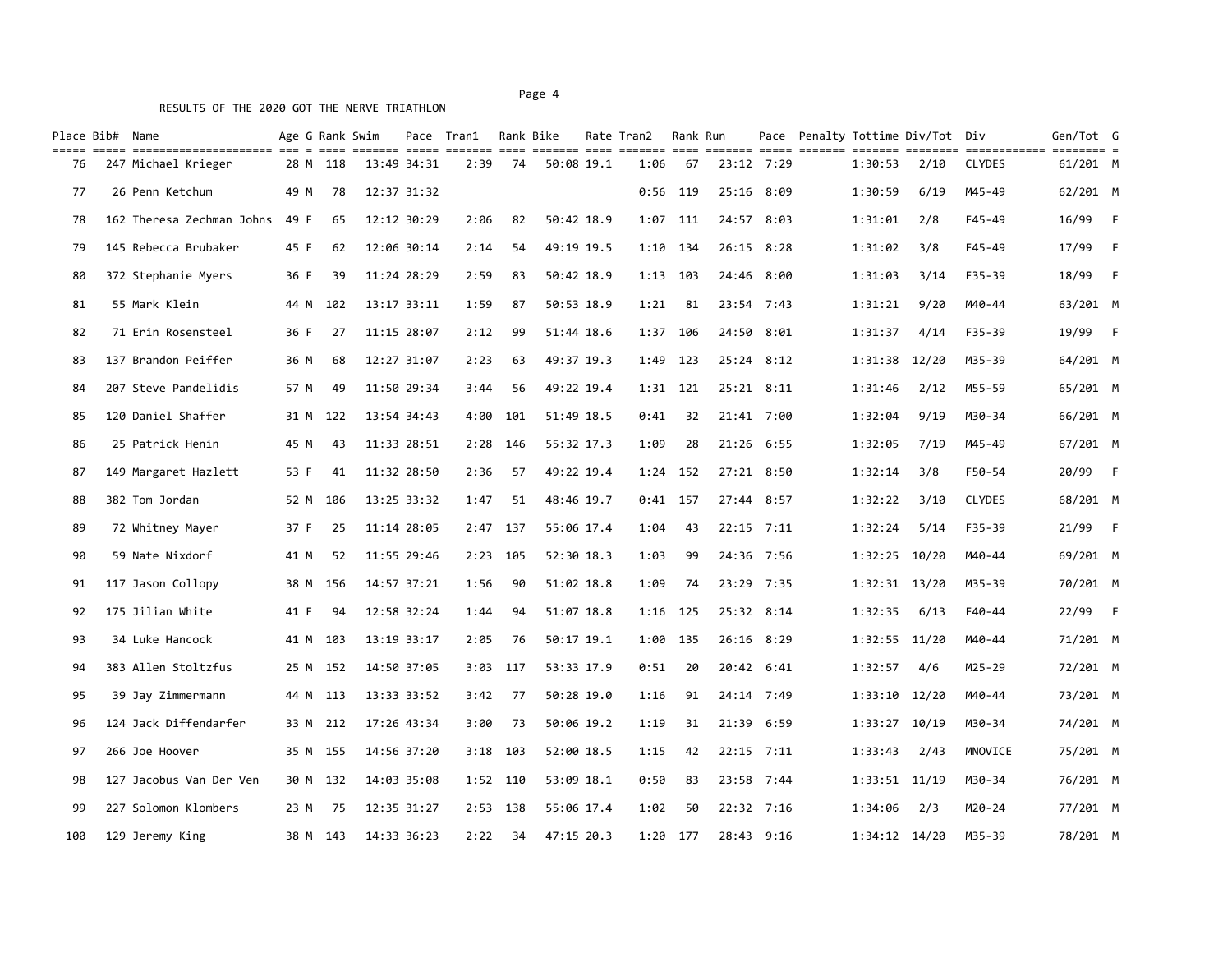| Place Bib# Name |                                    |      |          | Age G Rank Swim |             | Pace Tran1 |            | Rank Bike    | Rate Tran2 | Rank Run   |       |            |                   | Pace Penalty Tottime Div/Tot Div |               | Gen/Tot G           |      |
|-----------------|------------------------------------|------|----------|-----------------|-------------|------------|------------|--------------|------------|------------|-------|------------|-------------------|----------------------------------|---------------|---------------------|------|
| 101             | 65 MacKenzie Smith                 | 22 F | 29       |                 | 11:16 28:09 |            | $2:17$ 161 | 57:39 16.7   | 1:52       | 29         |       | 21:27 6:56 | 1:34:30           | 1/4                              | F20-24        | ======== =<br>23/99 | $-F$ |
| 102             | 92 Megan Larsen                    | 32 F | 125      |                 | 13:58 34:54 |            | 1:46 132   | 54:38 17.6   | 1:15       | 58         |       | 22:58 7:25 | 1:34:33           | 2/9                              | F30-34        | 24/99               | – F  |
| 103             | 128 Ryan Wahl                      | 37 M | 81       |                 | 12:38 31:35 | 3:08       | 111        | 53:14 18.0   | 1:13       | 97         |       | 24:31 7:55 | 1:34:42 15/20     |                                  | M35-39        | 79/201 M            |      |
| 104             | 394 John Rodgers                   |      | 56 M 138 |                 | 14:23 35:58 | 4:22       | 71         | 49:57 19.2   | 2:05       | 84         |       | 23:58 7:44 | 1:34:43           | 3/12                             | M55-59        | 80/201 M            |      |
| 105             | 233 Cody Sensenig                  | 25 M | 163      |                 | 15:12 37:59 | 3:46       | - 115      | 53:31 17.9   | 1:19       | 26         |       | 21:12 6:51 | 1:34:59           | 5/6                              | M25-29        | 81/201 M            |      |
| 106             | 44 Kyle Wenger                     | 44 M | 127      |                 | 13:59 34:57 | 3:46       | 89         | 50:56 18.8   |            | $1:12$ 118 |       | 25:13 8:08 | 1:35:04           | 13/20                            | M40-44        | 82/201 M            |      |
| 107             | 236 Kyle Van Winkle                | 32 M | 74       |                 | 12:35 31:26 |            | 2:32 107   | 52:41 18.2   |            | $0:35$ 142 |       | 26:43 8:37 | 1:35:05           | 4/10                             | <b>CLYDES</b> | 83/201 M            |      |
| 108             | 106 Matt Oblender                  |      | 34 M 147 |                 | 14:43 36:46 | 2:47       | 93         | 51:06 18.8   |            | $0:54$ 128 |       | 25:45 8:19 | $1:35:13$ $12/19$ |                                  | M30-34        | 84/201 M            |      |
| 109             | 100 Donald Berkheimer III 32 M 128 |      |          |                 | 14:00 34:59 |            | 2:05 150   | 55:40 17.2   | 0:55       | 52         |       | 22:38 7:19 | $1:35:16$ $13/19$ |                                  | M30-34        | 85/201 M            |      |
| 110             | 58 Brent Lewis                     |      | 48 M 189 |                 | 16:16 40:39 | 3:05       | 66         | 49:45 19.3   | 1:10       | 124        |       | 25:25 8:12 | 1:35:38           | 8/19                             | M45-49        | 86/201 M            |      |
| 111             | 185 Charles J. Small               |      | 60 M 173 |                 | 15:50 39:35 | 1:49       | 50         | 48:37 19.7   |            | $0:59$ 175 |       | 28:39 9:15 | 1:35:53           | 1/7                              | M60-64        | 87/201 M            |      |
| 112             | 27 Larry Grybosky                  | 43 M | 80       |                 | 12:38 31:35 | 3:00       | 106        | 52:39 18.2   | 1:00       | 141        |       | 26:39 8:36 | 1:35:55 14/20     |                                  | M40-44        | 88/201 M            |      |
| 113             | 194 Tim Watson                     | 53 M | 72       |                 | 12:33 31:22 | 3:18       | - 104      | 52:13 18.4   |            | $1:41$ 136 |       | 26:17 8:29 | 1:36:00           | 9/16                             | M50-54        | 89/201 M            |      |
| 114             | 270 Adam Nugent                    |      | 36 M 114 |                 | 13:34 33:54 | 3:49       | 125        | 53:54 17.8   | 1:34       | 66         |       | 23:12 7:29 | 1:36:01           | 3/43                             | MNOVICE       | 90/201 M            |      |
| 115             | 392 Joe Zeglen                     | 63 M | 85       |                 | 12:45 31:51 |            | 3:29 116   | 53:32 17.9   |            | $1:25$ 114 |       | 25:03 8:05 | 1:36:12           | 2/7                              | M60-64        | 91/201 M            |      |
| 116             | 70 Mary Driscoll                   | 37 F | 28       |                 | 11:16 28:08 | 2:05       | 142        | 55:26 17.3   | 0:54       | 151        |       | 27:19 8:49 | 1:36:58           | 6/14                             | F35-39        | 25/99               | - F  |
| 117             | 195 Michael Nuding                 | 64 M | 59       |                 | 12:02 30:04 |            | 3:36 134   | 54:48 17.5   |            | 1:36 115   |       | 25:06 8:06 | 1:37:06           | 3/7                              | M60-64        | 92/201 M            |      |
| 118             | 24 Troy Funck                      | 40 M | 141      |                 | 14:30 36:14 | 2:17       | 102        | 51:49 18.5   | 0:50       | 162        | 27:50 | 8:59       | $1:37:14$ $15/20$ |                                  | M40-44        | 93/201 M            |      |
| 119             | 6 Aaron House                      | 34 M | 110      |                 | 13:28 33:39 | 1:47       | 140        | 55:18 17.4   | 0:45       | - 140      |       | 26:37 8:36 | $1:37:54$ 13/13   |                                  | EL-MALE       | 94/201 M            |      |
| 120             | 42 Ryan Doherty                    |      | 41 M 190 |                 | 16:18 40:44 |            | $6:14$ 126 | 54:09 17.7   | 1:25       | 12         |       | 20:05 6:29 | 1:38:08 16/20     |                                  | M40-44        | 95/201 M            |      |
| 121             | 69 Kaley Grooms                    | 20 F | 38       |                 | 11:23 28:26 |            | 4:15 156   | $57:11$ 16.8 | 1:49       | 79         |       | 23:41 7:39 | 1:38:16           | 2/4                              | F20-24        | 26/99               | - F  |
| 122             | 177 Ginny Ackiewicz                | 53 F | 73       |                 | 12:34 31:25 |            | 2:47 109   | 52:58 18.1   |            | 1:12 182   |       | 28:51 9:19 | 1:38:21           | 4/8                              | F50-54        | 27/99               | - F  |
| 123             | 280 Alex Cortellessa               |      | 23 M 133 |                 | 14:09 35:22 | 3:09       | - 149      | 55:38 17.3   |            | $0:51$ 101 |       | 24:39 7:57 | 1:38:24           | 4/43                             | MNOVICE       | 96/201 M            |      |
| 124             | 159 Claire De Boer                 | 59 F | 30       |                 | 11:16 28:10 |            | 2:04 119   | 53:38 17.9   |            | 1:36 204   |       | 30:07 9:43 | 1:38:39           | 1/3                              | F55-59        | 28/99               | - F  |
| 125             | 67 Julia Mouat                     | 22 F | 172      |                 | 15:41 39:11 |            | $3:34$ 129 | 54:27 17.6   |            | $0:56$ 100 |       | 24:37 7:57 | 1:39:13           | 3/4                              | $F20 - 24$    | 29/99               | F    |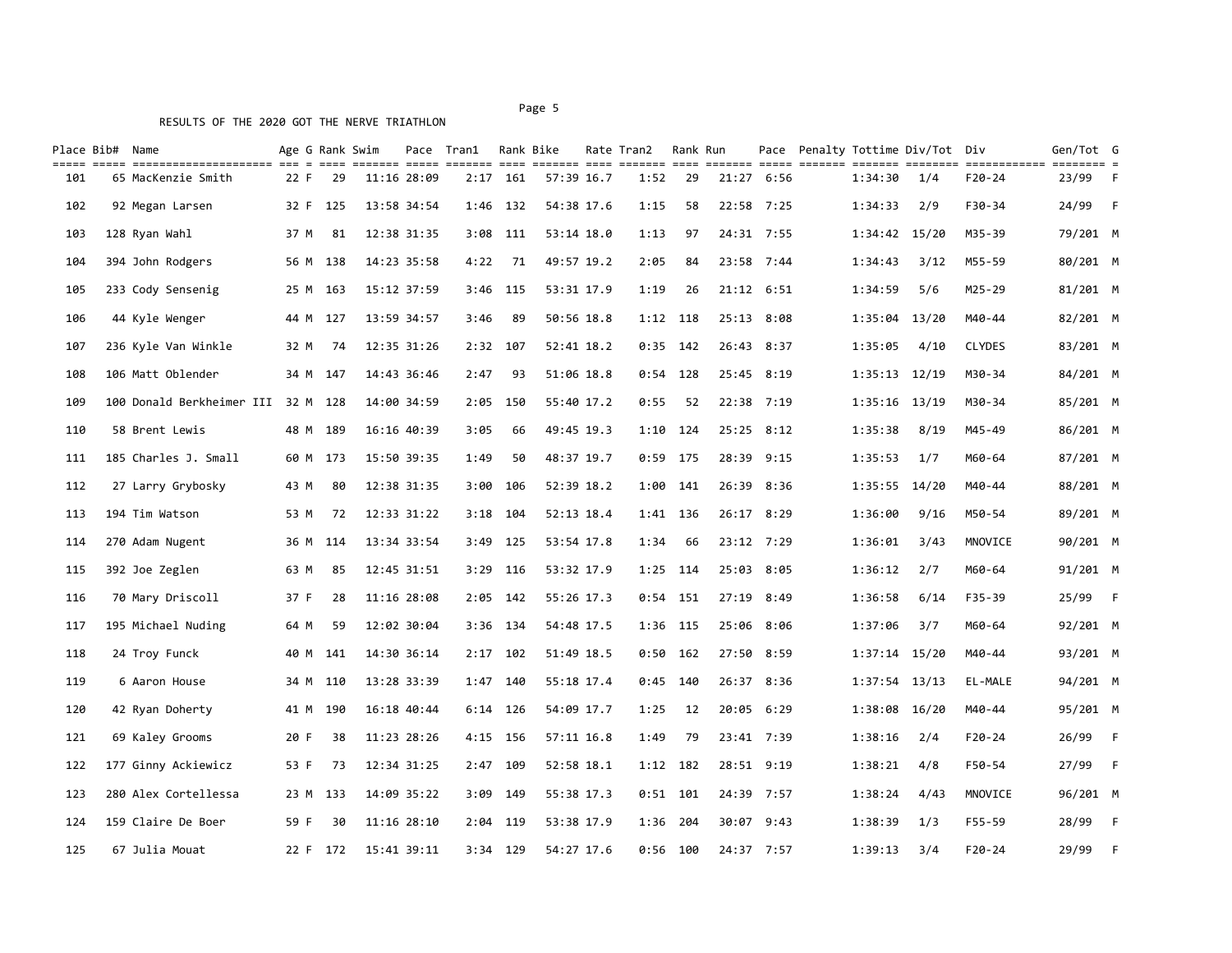| Place Bib# Name |                          |      | Age G Rank Swim |             | Pace Tran1 Rank Bike |            |                  | Rate Tran2 | Rank Run   |       |             |                   | Pace Penalty Tottime Div/Tot Div |               | Gen/Tot G |                |
|-----------------|--------------------------|------|-----------------|-------------|----------------------|------------|------------------|------------|------------|-------|-------------|-------------------|----------------------------------|---------------|-----------|----------------|
| 126             | 442 Ned Pelger           |      | 62 M 151        | 14:49 37:02 |                      | 2:34 120   | 53:40 17.9       |            | 1:16 147   |       | 27:04 8:44  | 1:39:21           | 4/7                              | M60-64        | 97/201 M  |                |
| 127             | 249 Travis Oot           | 27 M | -79             | 12:37 31:32 |                      | 4:28 139   | 55:09 17.4       |            | $2:05$ 122 |       | 25:23 8:12  | 1:39:40           | 6/6                              | M25-29        | 98/201 M  |                |
| 128             | 153 Audrey Caleca        |      | 43 F 159        | 15:05 37:41 |                      | 2:41 118   | 53:34 17.9       |            | 1:14 149   |       | 27:12 8:47  | 1:39:44           | 7/13                             | F40-44        | 30/99     | – F            |
| 129             | 48 James Hoke            |      | 42 M 171        | 15:38 39:04 | 5:42                 | 96         | 51:24 18.7       | 1:53 117   |            |       | 25:10 8:07  | 1:39:45 17/20     |                                  | M40-44        | 99/201 M  |                |
| 130             | 150 Susan Rill           | 49 F | 55              | 12:00 29:59 |                      | 2:42 123   | 53:50 17.8       | 1:39 210   |            |       | 30:16 9:46  | 1:40:26           | 4/8                              | F45-49        | 31/99     | – F            |
| 131             | 381 Brock Kitterman      |      | 15 M 154        | 14:56 37:20 |                      | 1:39 135   | 54:49 17.5       | $1:13$ 167 |            |       | 28:04 9:04  | 1:40:39           | 1/5                              | IMABLE-MALE   | 100/201 M |                |
| 132             | 84 Michelle Diffendarfer |      | 32 F 131        | 14:02 35:05 |                      | 4:15 160   | 57:27 16.7       | 0:33       | 93         |       | 24:25 7:53  | 1:40:40           | 3/9                              | F30-34        | 32/99     | $-F$           |
| 133             | 142 Deb Nissley          |      | 57 F 130        | 14:02 35:04 | 2:39                 | 122        | 53:50 17.8       | 1:51 179   |            |       | 28:44 9:17  | 1:41:04           | 2/3                              | F55-59        | 33/99     | $-F$           |
| 134             | 90 Erica Jolly           | 37 F | 169             | 15:32 38:49 |                      | 3:32 130   | 54:29 17.6       |            | 1:06 146   |       | 26:49 8:40  | 1:41:26           | 7/14                             | F35-39        | 34/99     | $-F$           |
| 135             | 184 Kevin Long           |      | 53 M 179        | 16:06 40:15 |                      | $3:15$ 112 | 53:27 18.0       | 2:05       | 145        |       | 26:47 8:39  | 1:41:38 10/16     |                                  | M50-54        | 101/201 M |                |
| 136             | 103 Jacob Shuey          |      | 33 M 135        | 14:09 35:23 | 4:30                 | 127        | 54:15 17.7       | $2:10$ 138 |            |       | 26:37 8:35  | 1:41:40 14/19     |                                  | M30-34        | 102/201 M |                |
| 137             | 198 Bret Pollack         |      | 53 M 174        | 16:00 40:00 |                      | $3:44$ 147 | 55:33 17.3       | 1:45       | 107        |       | 24:50 8:01  | 1:41:50 11/16     |                                  | M50-54        | 103/201 M |                |
| 138             | 116 Timothy Basom        |      | 35 M 168        | 15:30 38:44 | 3:34                 | 148        | 55:34 17.3       | 1:12 133   |            |       | 26:05 8:25  | 1:41:53 16/20     |                                  | M35-39        | 104/201 M |                |
| 139             | 212 Michael Kreiser      |      | 56 M 255        | 20:13 50:32 | 4:05                 | 69         | 49:49 19.3       |            | 1:51 131   |       | 25:57 8:22  | 1:41:53           | 5/43                             | MNOVICE       | 105/201 M |                |
| 140             | 244 Dustin Long          | 36 M | 12              | 10:21 25:53 | 2:33                 | 155        | 56:46 16.9       | 1:17       | 222        |       | 31:00 10:00 | 1:41:55           | 5/10                             | <b>CLYDES</b> | 106/201 M |                |
| 141             | 238 Skylar Gingrich      |      | 29 M 192        | 16:23 40:58 |                      | $3:12$ 158 | 57:11 16.8       | 0:58       | 92         |       | 24:14 7:49  | 1:41:57           | 6/10                             | <b>CLYDES</b> | 107/201 M |                |
| 142             | 391 Neil Kline           |      | 48 M 140        | 14:28 36:10 | 2:44                 | 114        | 53:29 17.9       | 1:26       | 207        |       | 30:12 9:45  | 1:42:17           | 9/19                             | M45-49        | 108/201 M |                |
| 143             | 196 Bill Patrick         |      | 55 M 148        | 14:44 36:50 | 3:27                 | 145        | 55:31 17.3       | 1:38       | 150        |       | 27:13 8:47  | 1:42:31           | 4/12                             | M55-59        | 109/201 M |                |
| 144             | 180 Patti Linnane        | 49 F | 14              | 10:28 26:10 | 2:23                 |            | 186 1:00:43 15.8 |            | $0:45$ 172 | 28:29 | 9:12        | 1:42:46           | 5/8                              | F45-49        | 35/99     | $-F$           |
| 145             | 278 Evan Gustafson       |      | 31 M 116        | 13:41 34:11 | 4:39                 | 163        | 57:41 16.6       |            | 1:55 112   |       | 24:57 8:03  | 1:42:52           | 6/43                             | MNOVICE       | 110/201 M |                |
| 146             | 241 Mike Klinedinst      | 70 M | 87              | 12:46 31:55 |                      | $3:13$ 153 | 56:11 17.1       |            | 2:01 178   |       | 28:44 9:16  | 1:42:53           | 1/4                              | M70+          | 111/201 M |                |
| 147             | 156 Heidi Melleby        |      | 42 F 136        | 14:16 35:40 |                      | 4:03 170   | 58:40 16.4       | 1:28       | 96         |       | 24:29 7:54  | 1:42:55           | 8/13                             | $F40 - 44$    | 36/99     | $\overline{F}$ |
| 148             | 113 Matthew Rogers       |      | 32 M 244        | 19:37 49:01 | 4:20                 | 98         | 51:44 18.6       | 1:07 139   |            |       | 26:37 8:36  | $1:43:23$ $15/19$ |                                  | M30-34        | 112/201 M |                |
| 149             | 43 Tim Wolfe             |      | 47 M 120        | 13:52 34:38 | 4:30                 | 128        | 54:26 17.6       |            | 1:40 184   |       | 29:00 9:22  | 1:43:25 10/19     |                                  | M45-49        | 113/201 M |                |
| 150             | 66 Kirsten Richter       | 38 F | 58              | 12:02 30:04 |                      | $3:55$ 154 | 56:12 17.1       | 1:49       | - 191      |       | 29:35 9:33  | 1:43:31           | 8/14                             | $F35 - 39$    | 37/99     | $-F$           |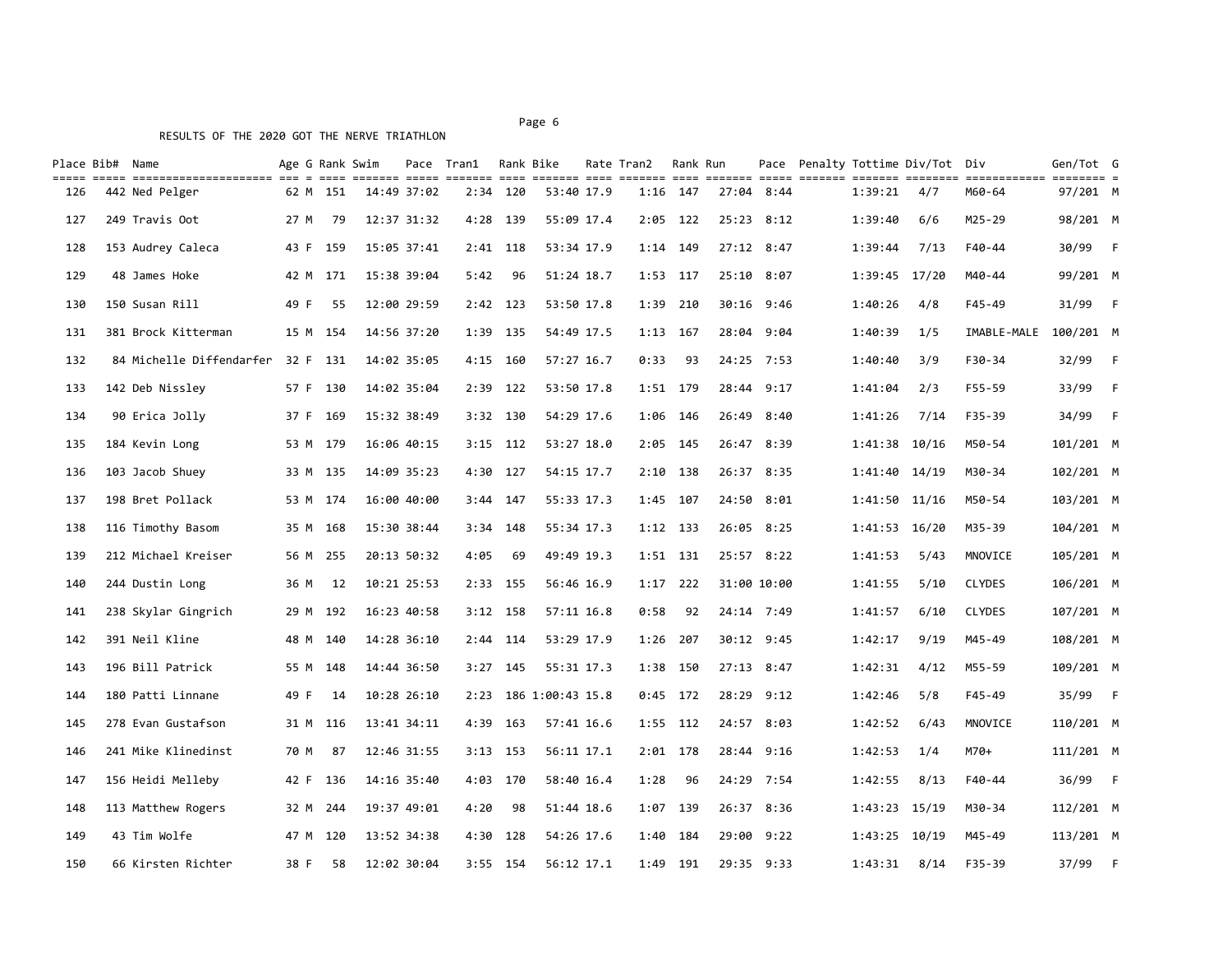#### Page 7 and 2012 and 2012 and 2012 and 2012 and 2012 and 2012 and 2012 and 2012 and 2012 and 2012 and 2012 and

| Place Bib# Name |                      |      | Age G Rank Swim |             | Pace Tran1 |            | Rank Bike             | Rate Tran2 | Rank Run   |            |             |                   | Pace Penalty Tottime Div/Tot | Div                   | Gen/Tot G |      |
|-----------------|----------------------|------|-----------------|-------------|------------|------------|-----------------------|------------|------------|------------|-------------|-------------------|------------------------------|-----------------------|-----------|------|
| 151             | 87 Megan Stauffer    | 29 F | 105             | 13:22 33:24 |            | $5:01$ 136 | 54:55 17.5            |            | $1:27$ 183 |            | 28:52 9:19  | 1:43:35           | 3/7                          | $F25 - 29$            | 38/99     | $-F$ |
| 152             | 140 Ben Jordan       | 34 M | 226             | 18:04 45:09 |            | 4:36 133   | 54:44 17.5            | 1:48       | 94         |            | 24:25 7:53  | $1:43:35$ $16/19$ |                              | M30-34                | 114/201 M |      |
| 153             | 285 Edward Payton    |      | 49 M 160        | 15:08 37:48 |            | $3:51$ 144 | 55:29 17.3            |            | 1:25 160   |            | 27:47 8:58  | 1:43:38           | 7/43                         | MNOVICE               | 115/201 M |      |
| 154             | 257 Matthew Luckman  |      | 52 M 218        | 17:46 44:25 |            | 4:05 113   | 53:28 18.0            | 0:48       | - 163      |            | 27:58 9:02  | 1:44:03           | 8/43                         | MNOVICE               | 116/201 M |      |
| 155             | 217 David Kruft      |      | 52 M 204        | 17:06 42:43 |            | 4:02 167   | 58:18 16.5            | 1:16       | 76         | 23:31 7:35 |             | $1:44:10$ $12/16$ |                              | M50-54                | 117/201 M |      |
| 156             | 182 Kate Newton      |      | 48 F 175        | 16:01 40:03 |            | $3:32$ 151 | 55:42 17.2            | 1:28       | 155        |            | 27:31 8:53  | 1:44:12           | 6/8                          | $F45 - 49$            | 39/99     | - F  |
| 157             | 98 Beth Stawitzky    | 33 F | 207             | 17:15 43:06 |            | 2:18 159   | 57:11 16.8            | 0:50       | 144        |            | 26:45 8:38  | 1:44:17           | 4/9                          | F30-34                | 40/99     | $-F$ |
| 158             | 275 Dan Squire       | 29 M | 90              | 12:50 32:05 | 5:36       | - 143      | 55:29 17.3            |            | $2:01$ 171 |            | 28:26 9:11  | 1:44:20           | 9/43                         | MNOVICE               | 118/201 M |      |
| 159             | 95 Kara McKinney     | 32 F | 40              | 11:26 28:35 |            |            | 2:32 184 1:00:24 15.9 |            | $1:16$ 181 |            | 28:46 9:17  | 1:44:21           | 5/9                          | F30-34                | 41/99     | $-F$ |
| 160             | 86 Emily Gingrich    | 25 F | 210             | 17:19 43:17 | 3:49       | 162        | 57:40 16.6            | 1:09       | 113        | 24:58      | 8:03        | 1:44:54           | 4/7                          | $F25 - 29$            | 42/99     | $-F$ |
| 161             | 82 Carly Richardson  | 23 F | 165             | 15:14 38:05 | 4:22       | 152        | 55:56 17.2            | 1:08       | 169        |            | 28:15 9:07  | 1:44:54           | 4/4                          | $F20 - 24$            | 43/99     | $-F$ |
| 162             | 256 William Straw    | 45 M | 203             | 17:02 42:35 | 6:25       | 141        | 55:25 17.3            | 1:10       | 130        |            | 25:54 8:22  | 1:45:55 10/43     |                              | MNOVICE               | 119/201 M |      |
| 163             | 267 Antony Grillo    | 33 M | 193             | 16:27 41:06 | 9:07       | 124        | 53:52 17.8            | 1:27       | 116        | 25:07      | 8:07        | 1:45:58 11/43     |                              | MNOVICE               | 120/201 M |      |
| 164             | 94 Kylie Fry         | 19 F | 17              | 10:38 26:35 |            |            | 2:58 209 1:02:47 15.3 |            | 1:41 168   |            | 28:04 9:04  | 1:46:06           | 1/2                          | $F15-19$              | 44/99     | – F  |
| 165             | 215 Doug Arndt       |      | 62 M 142        | 14:31 36:17 |            |            | 5:22 181 1:00:04 16.0 | 1:56       | 95         |            | 24:28 7:54  | 1:46:19           | 5/7                          | M60-64                | 121/201 M |      |
| 166             | 203 Damon Andres     |      | 50 M 195        | 16:29 41:12 | 4:35       | 81         | 50:38 19.0            | 3:15       | 228        |            | 31:27 10:09 | 1:46:21           | 2/5                          | IMABLE-MALE 122/201 M |           |      |
| 167             | 14 Rodger Krause     |      | 61 M 145        | 14:40 36:40 | 3:37       |            | 216 1:04:09 15.0      | 3:08       | 25         |            | 21:12 6:51  | 1:46:44           | 3/5                          | IMABLE-MALE           | 123/201 M |      |
| 168             | 168 Lori Klein       | 44 F | 101             | 13:15 33:07 | 3:48       | 176        | 59:22 16.2            | 1:05       | - 187      |            | 29:16 9:27  | 1:46:45           | 9/13                         | $F40 - 44$            | 45/99     | $-F$ |
| 169             | 83 Paige Chardavoyne | 27 F | 109             | 13:27 33:38 | 2:51       |            | 188 1:00:56 15.8      |            | 1:15 170   |            | 28:17 9:08  | 1:46:46           | 5/7                          | $F25 - 29$            | 46/99     | $-F$ |
| 170             | 74 Christy Brunner   | 32 F | 117             | 13:45 34:22 | 3:06       |            | 217 1:04:11 15.0      |            | $0:52$ 127 | 25:39      | 8:17        | 1:47:32           | 6/9                          | F30-34                | 47/99     | $-F$ |
| 171             | 289 Ryan Edwards     | 34 M | 150             | 14:47 36:56 | 3:59       | 179        | 59:44 16.1            | 2:01       | 148        | 27:10      | 8:46        | 1:47:39           | 12/43                        | MNOVICE               | 124/201 M |      |
| 172             | 271 Shawn Hoover     | 24 M | 246             | 19:41 49:11 | 7:53       | -121       | 53:43 17.9            | 1:43       | - 105      | 24:49      | 8:01        | $1:47:46$ 13/43   |                              | MNOVICE               | 125/201 M |      |
| 173             | 288 Reid Phillips    | 28 M | 47              | 11:41 29:12 | 5:45       |            | 202 1:02:07 15.5      | 1:03       | 159        | 27:46      | 8:58        | 1:48:22 14/43     |                              | MNOVICE               | 126/201 M |      |
| 174             | 45 Scott Trump       |      | 48 M 158        | 15:02 37:35 |            | 3:56 177   | 59:23 16.2            |            | 1:18 199   |            | 29:57 9:40  | 1:49:34 11/19     |                              | M45-49                | 127/201 M |      |
| 175             | 220 David Seibel     |      | 58 M 161        | 15:09 37:51 |            |            | 4:30 218 1:04:13 14.9 |            | 1:07 102   |            | 24:40 7:58  | 1:49:37           | 5/12                         | M55-59                | 128/201 M |      |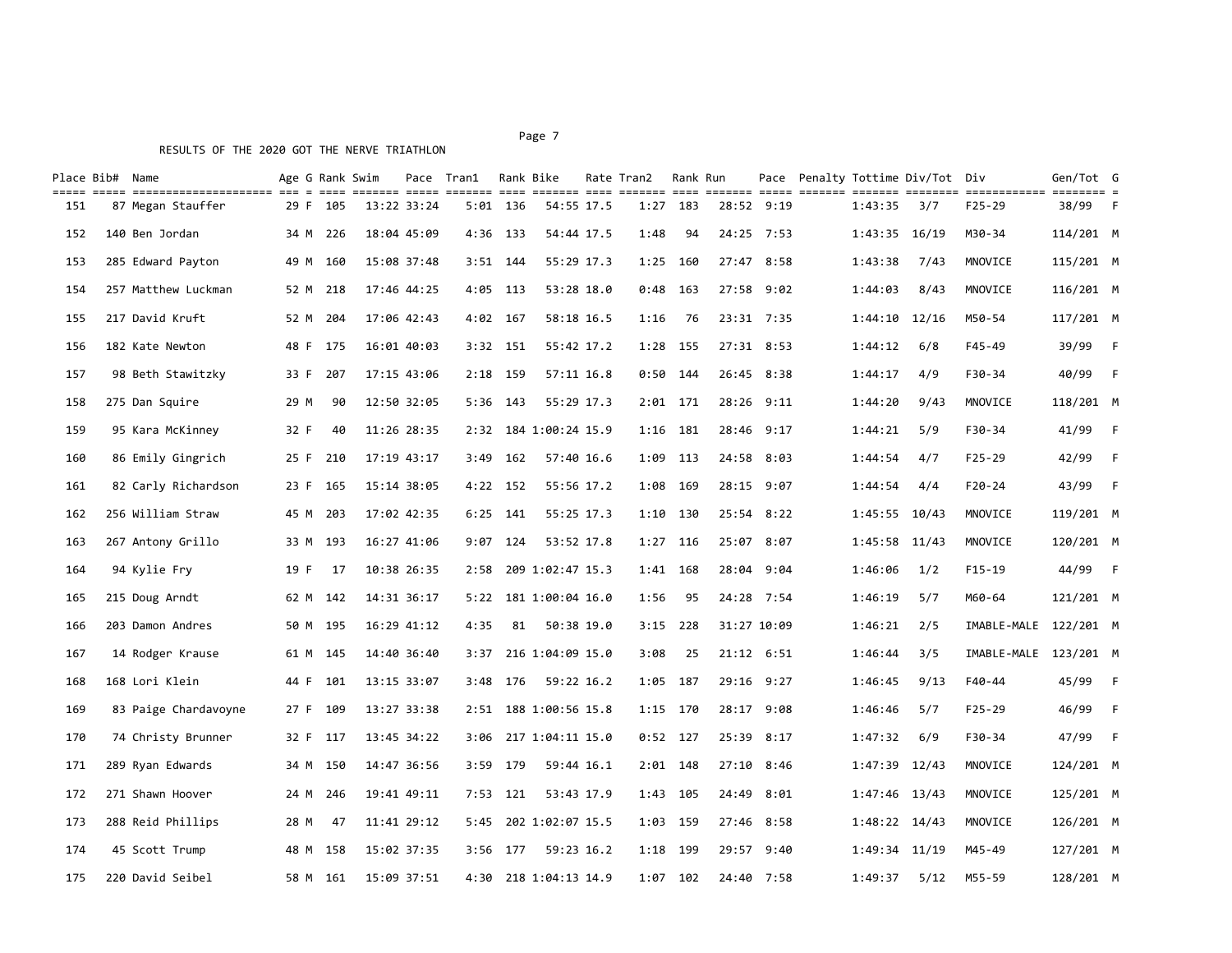#### Page 8 and the state of the state of the state of the state of the state of the state of the state of the state of the state of the state of the state of the state of the state of the state of the state of the state of the

|     | Place Bib# Name        |      |          | Age G Rank Swim |             | Pace Tran1 |            | Rank Bike             | Rate Tran2 Rank Run |            |       |             |                   | Pace Penalty Tottime Div/Tot Div |             | Gen/Tot G |                |
|-----|------------------------|------|----------|-----------------|-------------|------------|------------|-----------------------|---------------------|------------|-------|-------------|-------------------|----------------------------------|-------------|-----------|----------------|
| 176 | 119 Shawn Whitmire     | 38 M | 71       |                 | 12:30 31:13 |            |            | 4:50 204 1:02:12 15.4 |                     | 1:45 174   |       | 28:35 9:14  | 1:49:50 17/20     |                                  | M35-39      | 129/201 M |                |
| 177 | 262 Joshua Lapp        |      | 18 M 265 |                 | 21:00 52:29 | 3:35       | 172        | 58:49 16.3            |                     | $1:13$ 132 |       | 25:58 8:23  | 1:50:32 15/43     |                                  | MNOVICE     | 130/201 M |                |
| 178 | 176 Melanie Payton     |      | 46 F 124 |                 | 13:58 34:53 | 2:56       | 171        | 58:41 16.4            | 1:50                | 252        |       | 33:43 10:53 | 1:51:06           | 1/3                              | ATHENA      | 48/99 F   |                |
| 179 | 254 Alexander Hoffer   |      | 34 M 231 |                 | 18:17 45:42 | 3:57       | - 175      | 59:20 16.2            | 1:09                | 180        |       | 28:44 9:17  | $1:51:25$ 16/43   |                                  | MNOVICE     | 131/201 M |                |
| 180 | 61 Karen Good          |      | 32 F 157 |                 | 14:57 37:21 |            |            | 2:19 214 1:04:03 15.0 |                     | $0:51$ 189 |       | 29:26 9:30  | 1:51:34           | 7/9                              | F30-34      | 49/99 F   |                |
| 181 | 246 Charles Dvorscak   |      | 69 M 199 |                 | 16:40 41:39 |            |            | 4:12 190 1:01:15 15.7 |                     | 1:46 165   | 28:00 | 9:02        | 1:51:50           | 1/2                              | M65-69      | 132/201 M |                |
| 182 | 31 Mike Gingerich      |      | 48 M 224 |                 | 17:58 44:53 |            |            | 4:55 192 1:01:18 15.7 |                     | $2:37$ 126 |       | 25:39 8:17  | $1:52:25$ $12/19$ |                                  | M45-49      | 133/201 M |                |
| 183 | 165 Juliann Pandelidis |      | 57 F 198 |                 | 16:40 41:38 |            | $3:55$ 173 | 59:00 16.3            | 1:50                | 224        |       | 31:04 10:01 | 1:52:27           | 3/3                              | F55-59      | 50/99     | – F            |
| 184 | 291 Craig Mease        |      | 34 M 149 |                 | 14:46 36:54 | 6:24       |            | 183 1:00:23 15.9      |                     | 1:24 195   |       | 29:41 9:35  | 1:52:36 17/43     |                                  | MNOVICE     | 134/201 M |                |
| 185 | 125 John Contursi      | 33 M | 211      |                 | 17:23 43:27 | 2:40       | 165        | 58:02 16.5            | 0:40                | 256        |       | 34:23 11:06 | 1:53:06 17/19     |                                  | M30-34      | 135/201 M |                |
| 186 | 299 Courtney Cox       | 26 F | 194      |                 | 16:29 41:12 | 3:59       |            | 244 1:08:41 14.0      | 0:51                | 77         |       | 23:34 7:37  | 1:53:32           | 2/24                             | FNOVICE     | 51/99 F   |                |
| 187 | 263 Ivan Stoltzfus     | 37 M | -223     |                 | 17:55 44:48 |            | 5:55 178   | 59:38 16.1            |                     | 1:25 176   |       | 28:40 9:15  | 1:53:32 18/43     |                                  | MNOVICE     | 136/201 M |                |
| 188 | 186 Mark M Wooditch    | 52 M | 227      |                 | 18:04 45:10 | 5:26       | - 166      | 58:08 16.5            |                     | 1:52 203   |       | 30:05 9:42  | $1:53:32$ $13/16$ |                                  | M50-54      | 137/201 M |                |
| 189 | 174 Sandy Duplicki     | 48 F | 35       |                 | 11:21 28:23 | 3:48       |            | 246 1:09:55 13.7      | 1:49                | 143        |       | 26:44 8:38  | 1:53:35           | 7/8                              | F45-49      | 52/99     | – F            |
| 190 | 13 Kelly Worrell       | 42 F | 183      |                 | 16:08 40:20 | 3:28       |            | 205 1:02:16 15.4      | 1:51                | -205       |       | 30:07 9:43  | 1:53:49           | 1/1                              | IMABLE-FEMA | 53/99     | – F            |
| 191 | 29 Jose Sastre         | 44 M | 263      |                 | 20:49 52:01 | 3:07       | 169        | 58:30 16.4            |                     | $0:43$ 219 |       | 30:55 9:59  | 1:54:02 18/20     |                                  | M40-44      | 138/201 M |                |
| 192 | 96 Amy Gray            |      | 36 F 146 |                 | 14:42 36:44 | 4:24       |            | 226 1:05:02 14.8      |                     | 1:14 185   |       | 29:05 9:23  | 1:54:25           | 9/14                             | F35-39      | 54/99     | $-F$           |
| 193 | 91 Shelly Ilgenfritz   |      | 35 F 184 |                 | 16:10 40:24 |            |            | 4:53 201 1:02:04 15.5 |                     | 1:37 196   |       | 29:44 9:36  | 1:54:26 10/14     |                                  | F35-39      | 55/99     | - F            |
| 194 | 178 Michelle Abeln     |      | 46 F 178 |                 | 16:05 40:12 | 3:54       |            | 206 1:02:31 15.4      | 1:57 209            |            |       | 30:14 9:45  | 1:54:39           | 8/8                              | F45-49      | 56/99     | $-F$           |
| 195 | 154 Jessica Druzba     |      | 41 F 181 |                 | 16:07 40:18 |            |            | 4:05 197 1:01:45 15.5 |                     | $2:18$ 212 |       | 30:26 9:49  | $1:54:40$ 10/13   |                                  | F40-44      | 57/99     | – F            |
| 196 | 158 Tracy Krushinski   |      | 50 F 180 |                 | 16:07 40:16 |            |            | 3:38 193 1:01:19 15.7 | 1:16 237            |            |       | 32:27 10:28 | 1:54:45           | 2/3                              | ATHENA      | 58/99     | - F            |
| 197 | 253 Daniel Bowers      |      | 44 M 144 |                 | 14:36 36:29 | 4:25       |            | 199 1:02:00 15.5      |                     | 1:45 234   |       | 32:06 10:22 | 1:54:50 19/43     |                                  | MNOVICE     | 139/201 M |                |
| 198 | 171 Deb Plummer        | 61 F | 241      |                 | 19:21 48:21 | 5:10       |            | 203 1:02:12 15.4      |                     | $1:23$ 161 |       | 27:48 8:58  | 1:55:52           | 1/1                              | F60-64      | 59/99     | - F            |
| 199 | 199 Michael Seavers    |      | 55 M 185 |                 | 16:10 40:24 |            |            | 5:43 194 1:01:23 15.6 |                     | $2:10$ 213 |       | 30:28 9:50  | 1:55:52           | 6/12                             | M55-59      | 140/201 M |                |
| 200 | 97 Cori Davis          | 39 F | 215      |                 | 17:36 43:58 |            |            | 4:35 198 1:01:54 15.5 |                     | $1:21$ 215 |       | 30:34 9:52  | $1:55:59$ $11/14$ |                                  | F35-39      | 60/99     | $\overline{F}$ |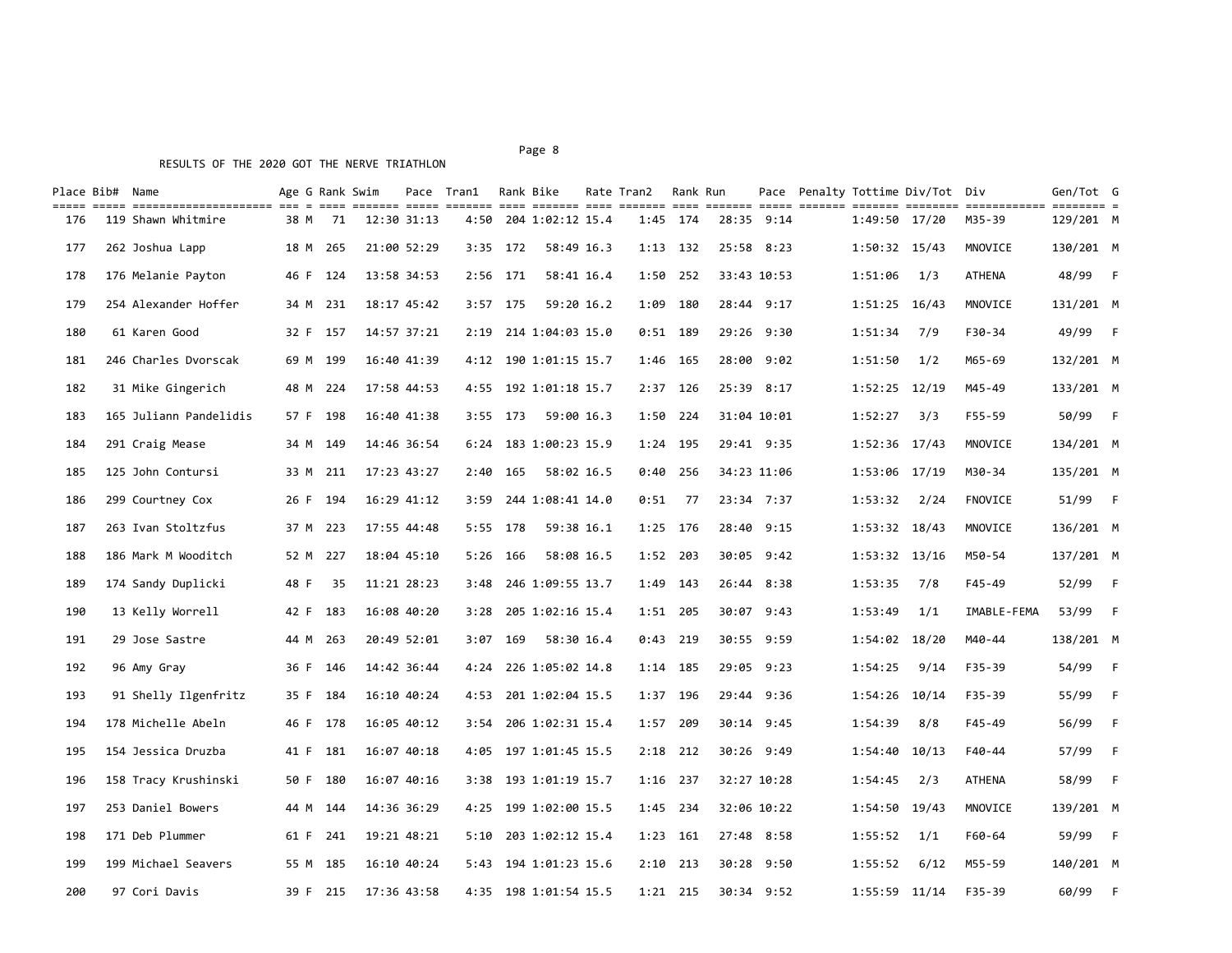# RESULTS OF THE 2020 GOT THE NERVE TRIATHLON

| Place Bib# Name |                                                                                                                                                       |      | Age G Rank Swim |             | Pace Tran1 | Rank Bike  |                       | Rate Tran2 | Rank Run   |            |             |                   | Pace Penalty Tottime Div/Tot Div |               | Gen/Tot G |                |
|-----------------|-------------------------------------------------------------------------------------------------------------------------------------------------------|------|-----------------|-------------|------------|------------|-----------------------|------------|------------|------------|-------------|-------------------|----------------------------------|---------------|-----------|----------------|
| 201             | cont acto controlactionent die 6 000 cities diele colore and cities and cities and cities cities colore continuere continue a<br>157 Christine Walter |      | 52 F 260        | 20:36 51:29 |            | $3:11$ 174 | 59:07 16.2            |            | $3:01$ 206 |            | 30:11 9:45  | 1:56:04           | 5/8                              | F50-54        | 61/99     | $-F$           |
| 202             | 243 Fred Cowdery                                                                                                                                      | 55 M | 217             | 17:39 44:08 | 4:13       |            | 182 1:00:11 16.0      | 1:05       | 245        |            | 33:10 10:42 | 1:56:17           | 7/10                             | <b>CLYDES</b> | 141/201 M |                |
| 203             | 361 Cheri Kost                                                                                                                                        | 39 F | 197             | 16:37 41:31 | 6:21       |            | 196 1:01:42 15.6      | 2:48       | 186        |            | 29:09 9:24  | 1:56:35           | 3/24                             | FNOVICE       | 62/99 F   |                |
| 204             | 269 Michael Harty                                                                                                                                     | 32 M | 238             | 19:06 47:45 | 3:14       |            | 211 1:03:29 15.1      | 0:56       | 198        |            | 29:56 9:40  | 1:56:39           | 20/43                            | MNOVICE       | 142/201 M |                |
| 205             | 240 Chris Baranowski                                                                                                                                  | 14 M | 186             | 16:11 40:27 | 5:37       |            | 224 1:04:43 14.8      | $1:21$ 197 |            | 29:49      | 9:38        | 1:57:39           | 1/1                              | M14&UND       | 143/201 M |                |
| 206             | 123 Dave Schott                                                                                                                                       | 35 M | 187             | 16:12 40:28 | 6:37       |            | 207 1:02:39 15.3      | 2:23       | - 214      |            | 30:29 9:50  | 1:58:18 18/20     |                                  | M35-39        | 144/201 M |                |
| 207             | 21 Phil Bowman                                                                                                                                        | 44 M | 202             | 17:01 42:32 | 4:13       | - 164      | 57:59 16.6            | 2:07       | 270        |            | 37:25 12:04 | 1:58:42 19/20     |                                  | M40-44        | 145/201 M |                |
| 208             | 193 Timothy Logan                                                                                                                                     |      | 62 M 112        | 13:32 33:49 | 4:13       |            | 195 1:01:31 15.6      | $3:31$ 267 |            |            | 36:20 11:44 | 1:59:06           | 6/7                              | M60-64        | 146/201 M |                |
| 209             | 46 Mike Sutton                                                                                                                                        | 46 M | 229             | 18:07 45:17 | 2:46       |            | 200 1:02:01 15.5      | 1:33       | 259        |            | 34:47 11:14 | $1:59:12$ $13/19$ |                                  | M45-49        | 147/201 M |                |
| 210             | 20 Leonard D'Addesi                                                                                                                                   | 48 M | 252             | 20:02 50:04 |            | $6:34$ 168 | 58:26 16.4            | $3:15$ 225 |            |            | 31:09 10:03 | $1:59:23$ $14/19$ |                                  | M45-49        | 148/201 M |                |
| 211             | 206 Wangdi Sherpa                                                                                                                                     | 54 M | 292             | 26:14 65:34 | 6:48       | 157        | 57:11 16.8            | 2:14       | 154        |            | 27:28 8:52  | $1:59:53$ $14/16$ |                                  | M50-54        | 149/201 M |                |
| 212             | 261 Steven Bini                                                                                                                                       |      | 33 M 123        | 13:57 34:53 | 4:27       |            | 252 1:10:51 13.5      |            | 1:18 188   |            | 29:22 9:29  | 1:59:54 21/43     |                                  | MNOVICE       | 150/201 M |                |
| 213             | 367 Lisa Kreiser                                                                                                                                      | 57 F | 253             | 20:07 50:16 | 4:06       |            | 189 1:01:05 15.7      | 1:44       | 244        |            | 33:08 10:42 | 2:00:08           | 4/24                             | FNOVICE       | 63/99     | $-F$           |
| 214             | 357 Erin Dewitt                                                                                                                                       | 38 F | 221             | 17:50 44:33 | 5:03       |            | 225 1:04:52 14.8      | $1:43$ 218 |            |            | 30:53 9:58  | 2:00:19           | 5/24                             | FNOVICE       | 64/99     | $\overline{F}$ |
| 215             | 292 Troy Kerstetter                                                                                                                                   |      | 58 M 228        | 18:06 45:14 | 7:38       |            | 185 1:00:31 15.9      | $2:12$ 231 |            |            | 31:55 10:18 | 2:00:20           | 22/43                            | MNOVICE       | 151/201 M |                |
| 216             | 214 Mark Jarvis                                                                                                                                       |      | 59 M 239        | 19:12 48:00 |            |            | 6:54 219 1:04:16 14.9 | 2:07       | 164        |            | 27:58 9:02  | 2:00:25           | 7/12                             | M55-59        | 152/201 M |                |
| 217             | 251 Greg Mathis                                                                                                                                       | 32 M | 262             | 20:45 51:51 | 6:03       | 131        | 54:33 17.6            | 3:13       | 264        |            | 36:01 11:37 | 2:00:32           | 8/10                             | <b>CLYDES</b> | 153/201 M |                |
| 218             | 133 Gabriel White                                                                                                                                     | 32 M | 220             | 17:47 44:27 |            |            | 4:51 222 1:04:23 14.9 | 2:06 229   |            |            | 31:28 10:09 | 2:00:34 18/19     |                                  | M30-34        | 154/201 M |                |
| 219             | 293 Ben Semple                                                                                                                                        |      | 32 M 236        | 18:41 46:42 |            |            | 6:31 215 1:04:08 15.0 |            | 2:03 192   | 29:36 9:33 |             | 2:00:58 23/43     |                                  | MNOVICE       | 155/201 M |                |
| 220             | 294 Lucas Benson                                                                                                                                      |      | 34 M 237        | 18:48 46:59 | 6:26       |            | 212 1:03:36 15.1      | 2:33 193   |            |            | 29:37 9:34  | 2:00:58 24/43     |                                  | MNOVICE       | 156/201 M |                |
| 221             | 202 Greg Miller                                                                                                                                       |      | 59 M 196        | 16:35 41:27 | 5:07       |            | 228 1:05:16 14.7      | 1:07       | 242        |            | 33:03 10:40 | 2:01:06           | 8/12                             | M55-59        | 157/201 M |                |
| 222             | 77 Yesenia Bane                                                                                                                                       | 39 F | 250             | 19:59 49:57 | 3:38       |            | 221 1:04:21 14.9      | 2:03       | 226        |            | 31:09 10:03 | 2:01:08 12/14     |                                  | F35-39        | 65/99     | $-F$           |
| 223             | 260 David Potena                                                                                                                                      | 56 M | 297             | 27:44 69:18 | 3:28       | 108        | 52:47 18.2            | 1:42 261   |            |            | 35:44 11:32 | 2:01:22 25/43     |                                  | MNOVICE       | 158/201 M |                |
| 224             | 134 Marc Frailey                                                                                                                                      |      | 37 M 115        | 13:36 34:00 |            |            | 3:53 251 1:10:51 13.5 |            | 1:11 240   |            | 32:33 10:30 | 2:02:02 19/20     |                                  | M35-39        | 159/201 M |                |

Page 9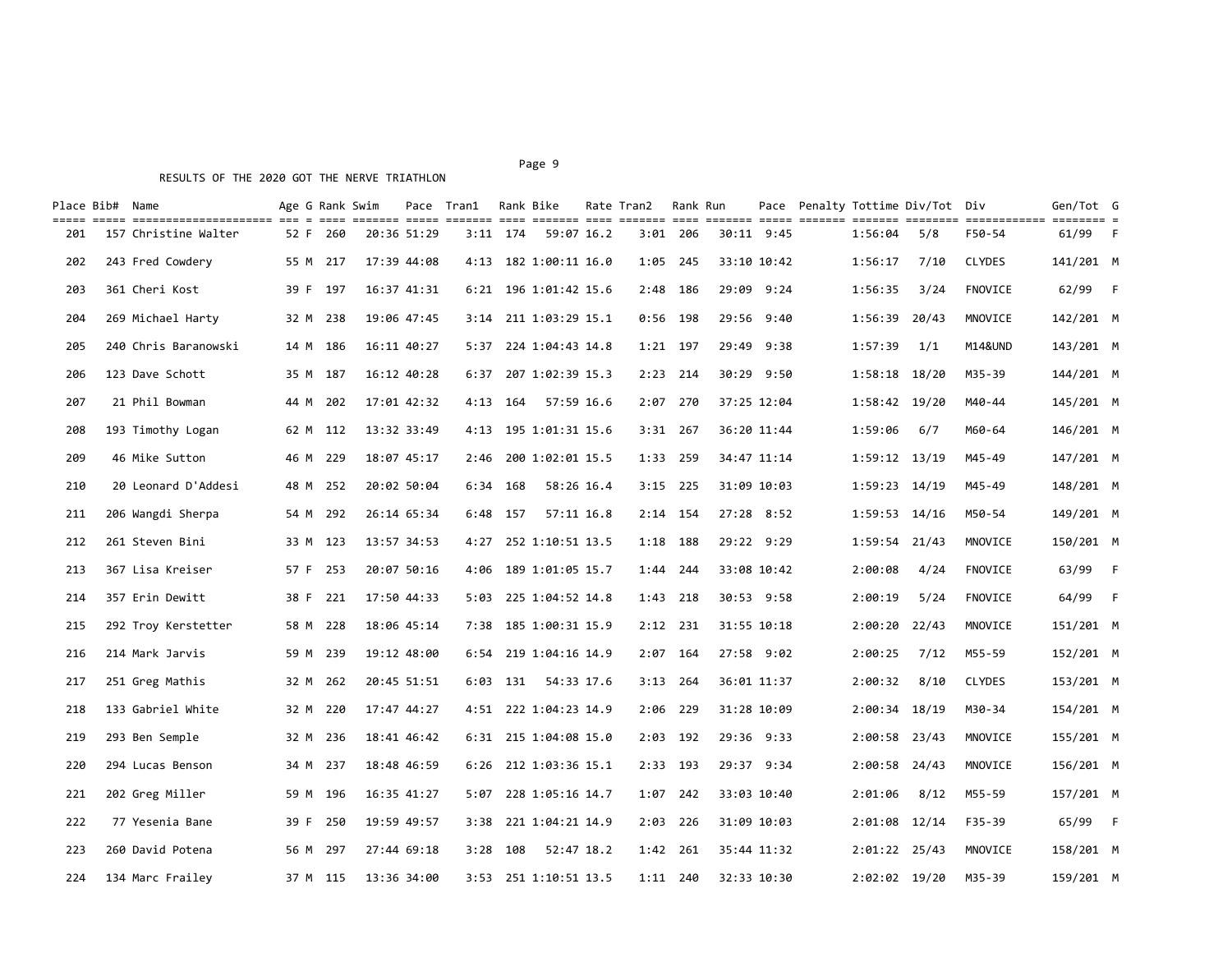| Place Bib# Name |                       |      |          | Age G Rank Swim |             | Pace Tran1 |     | Rank Bike              | Rate Tran2 | Rank Run   |       |             |               | Pace Penalty Tottime Div/Tot Div |                       | Gen/Tot G |                |
|-----------------|-----------------------|------|----------|-----------------|-------------|------------|-----|------------------------|------------|------------|-------|-------------|---------------|----------------------------------|-----------------------|-----------|----------------|
| 226             | 15 Patrick Pietrefesa | 45 M | 291      |                 | 25:53 64:41 |            |     | 5:12 191 1:01:16 15.7  |            | 2:49 156   |       | 27:44 8:57  | 2:02:52       | 4/5                              | IMABLE-MALE 161/201 M |           |                |
| 227             | 30 Joseph Brake       | 47 M | 213      |                 | 17:30 43:44 | 5:20       |     | 237 1:06:35 14.4       | 2:48       | 216        |       | 30:41 9:54  | 2:02:52 15/19 |                                  | M45-49                | 162/201 M |                |
| 228             | 93 Jessica Schaffer   | 28 F | 243      |                 | 19:33 48:51 | 6:00       |     | 235 1:06:22 14.5       | 1:29       | 194        | 29:38 | 9:34        | 2:03:00       | 6/7                              | $F25 - 29$            | 66/99     | $\overline{F}$ |
| 229             | 360 Allison Melnick   | 29 F | 230      |                 | 18:12 45:28 | 5:36       |     | 243 1:08:30 14.0       | 2:59       | - 166      |       | 28:00 9:02  | 2:03:14       | 6/24                             | <b>FNOVICE</b>        | 67/99     | $-F$           |
| 230             | 147 Melissa Batula    | 51 F | 222      |                 | 17:51 44:38 | 2:38       |     | 220 1:04:20 14.9       | 1:44       | 268        |       | 36:48 11:53 | 2:03:19       | 6/8                              | F50-54                | 68/99     | $-F$           |
| 231             | 19 Clay Barrow        | 47 M | 216      |                 | 17:36 43:59 |            |     | 6:01 232 1:05:56 14.6  |            | $1:57$ 233 |       | 31:59 10:19 | 2:03:27 16/19 |                                  | M45-49                | 163/201 M |                |
| 232             | 368 Taylor Smucker    | 24 F | 201      |                 | 16:59 42:27 | 4:06       |     | 255 1:11:10 13.5       | 1:44       | 202        |       | 30:03 9:42  | 2:04:00       | 7/24                             | FNOVICE               | 69/99     | – F            |
| 233             | 73 Megan Miller       |      | 26 F 219 |                 | 17:47 44:26 | 3:30       |     | 253 1:10:58 13.5       | 0:49       | -227       |       | 31:16 10:05 | 2:04:18       | 7/7                              | $F25 - 29$            | 70/99     | $-F$           |
| 234             | 41 Thomas Murphy      |      | 41 M 257 |                 | 20:17 50:43 |            |     | 4:42 213 1:03:52 15.0  | 2:07       | 248        |       | 33:25 10:47 | 2:04:21       | 20/20                            | M40-44                | 164/201 M |                |
| 235             | 114 Gregory Elder     | 35 M | 281      |                 | 23:44 59:20 |            |     | 3:00 231 1:05:47 14.6  |            | $2:24$ 190 |       | 29:31 9:32  |               | 2:04:25 20/20                    | M35-39                | 165/201 M |                |
| 236             | 32 Mark Compton       | 46 M | 299      |                 | 33:04 82:40 | 3:15       |     | 187 1:00:46 15.8       |            | $1:27$ 137 |       | 26:17 8:29  | 2:04:48 17/19 |                                  | M45-49                | 166/201 M |                |
| 237             | 187 Thomas Sutton     |      | 58 M 104 |                 | 13:22 33:23 |            |     | 10:14 236 1:06:29 14.4 |            | 2:30 235   |       | 32:18 10:25 | 2:04:50       | 9/12                             | M55-59                | 167/201 M |                |
| 238             | 228 Mark Marafka      | 41 M | 200      |                 | 16:45 41:52 |            |     | 3:01 230 1:05:31 14.7  |            | $2:01$ 271 |       | 37:34 12:07 | 2:04:51       | 9/10                             | <b>CLYDES</b>         | 168/201 M |                |
| 239             | 22 Eric Shoemaker     | 45 M | 251      |                 | 20:01 50:03 | 5:29       |     | 227 1:05:02 14.8       |            | 2:59 238   |       | 32:28 10:29 |               | 2:05:57 18/19                    | M45-49                | 169/201 M |                |
| 240             | 204 Bradley Rhine     |      | 58 M 167 |                 | 15:24 38:30 | 5:43       | 180 | 59:55 16.0             | 2:34       | 288        |       | 43:04 13:54 | 2:06:38 10/12 |                                  | M55-59                | 170/201 M |                |
| 241             | 248 Frederick Johnson |      | 67 M 170 |                 | 15:37 39:02 | 4:07       |     | 256 1:11:13 13.5       | 2:35       | - 251      |       | 33:36 10:51 | 2:07:07       | 2/2                              | M65-69                | 171/201 M |                |
| 242             | 274 Curvin Horning    | 40 M | 286      |                 | 24:46 61:54 | 7:30       |     | 210 1:03:19 15.2       | 1:22       | 208        |       | 30:13 9:45  | 2:07:07       | 26/43                            | MNOVICE               | 172/201 M |                |
| 243             | 272 Howard Reid       | 57 M | 233      |                 | 18:30 46:15 | 6:32       |     | 223 1:04:37 14.9       | 5:41       | 230        |       | 31:54 10:18 | 2:07:13 27/43 |                                  | MNOVICE               | 173/201 M |                |
| 244             | 281 Pete Koegel       | 29 M | 214      |                 | 17:31 43:46 | 6:53       |     | 249 1:10:23 13.6       | 1:49       | 217        |       | 30:44 9:55  | 2:07:17 28/43 |                                  | MNOVICE               | 174/201 M |                |
| 245             | 167 Barbara Lefko     | 68 F | 266      |                 | 21:02 52:34 | 6:56       |     | 229 1:05:16 14.7       | 1:47       | 236        |       | 32:24 10:27 | 2:07:24       | 1/1                              | F65-69                | 71/99 F   |                |
| 246             | 279 Eric Stone        | 38 M | 209      |                 | 17:17 43:12 | 7:07       |     | 250 1:10:30 13.6       |            | 1:42 223   |       | 31:01 10:01 | 2:07:34       | 29/43                            | MNOVICE               | 175/201 M |                |
| 247             | 237 Paul Feightner    | 22 M | 93       |                 | 12:56 32:19 | 5:25       |     | 267 1:14:05 13.0       | 2:42       | 243        |       | 33:03 10:40 | 2:08:09       | 3/3                              | M20-24                | 176/201 M |                |
| 248             | 296 Greg Hallman      | 44 M | 232      |                 | 18:27 46:06 | 6:19       |     | 242 1:08:14 14.1       |            | $3:21$ 239 |       | 32:28 10:29 | 2:08:47       | 30/43                            | MNOVICE               | 177/201 M |                |
| 249             | 79 Samantha Tate      |      | 32 F 182 |                 | 16:08 40:19 |            |     | 4:51 264 1:13:26 13.1  |            | 1:55 241   |       | 32:40 10:33 | 2:08:57       | 8/9                              | F30-34                | 72/99     | $-F$           |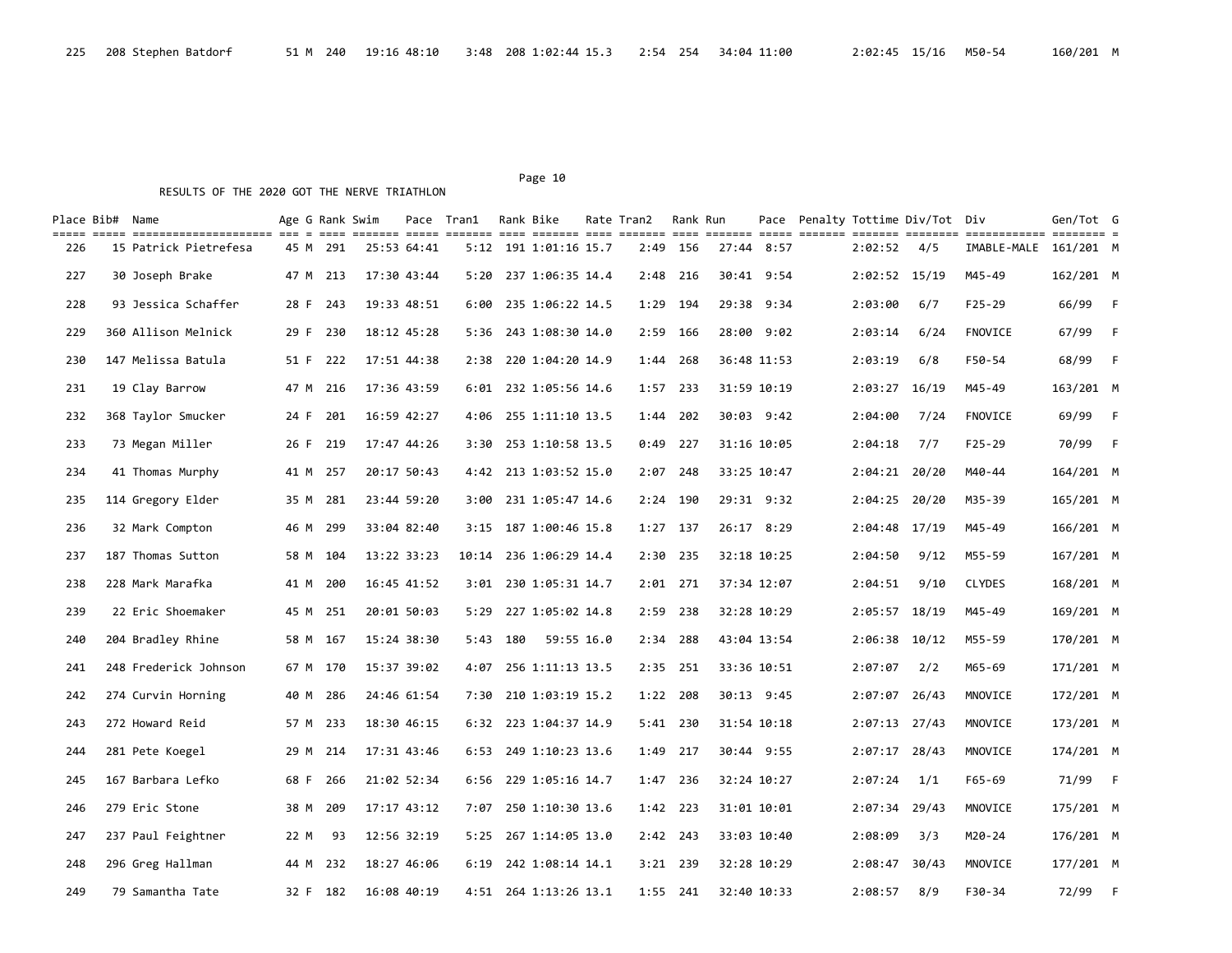| Place Bib# Name |                                                                                                                                        | Age G Rank Swim |          |             | Pace Tran1 | Rank Bike             | Rate Tran2 Rank Run |            |             |                   | Pace Penalty Tottime Div/Tot Div |         | Gen/Tot G |                |
|-----------------|----------------------------------------------------------------------------------------------------------------------------------------|-----------------|----------|-------------|------------|-----------------------|---------------------|------------|-------------|-------------------|----------------------------------|---------|-----------|----------------|
| 251             | cont acto continuationisme di e com initia acto initia and initia and initia and initia initia initia initianam<br>268 Corey Kuchinsky | 25 M            | 205      | 17:10 42:54 | 4:09       | 238 1:06:46 14.4      | 1:04 280            |            | 40:07 12:57 | 2:09:12 31/43     |                                  | MNOVICE | 178/201 M |                |
| 252             | 277 Andrew Vancott                                                                                                                     |                 | 35 M 254 | 20:11 50:26 | 5:25       | 241 1:08:07 14.1      | 3:46 247            |            | 33:14 10:43 | 2:10:40 32/43     |                                  | MNOVICE | 179/201 M |                |
| 253             | 89 Emma Rossi                                                                                                                          | 39 F            | 64       | 12:09 30:22 | 3:44       | 265 1:13:46 13.0      | 2:53 274            |            | 38:29 12:25 | 2:10:59 13/14     |                                  | F35-39  | 74/99     | – F            |
| 254             | 356 Tiffany Rendall                                                                                                                    | 36 F            | 288      | 25:10 62:54 | 6:15       | 257 1:11:27 13.4      | $0:47$ 158          |            | 27:46 8:58  | 2:11:22           | 8/24                             | FNOVICE | 75/99     | $-F$           |
| 255             | 265 Joe Montagna                                                                                                                       | 50 M            | 242      | 19:27 48:36 | 4:09       | 247 1:09:58 13.7      | 2:19                | -262       | 35:52 11:35 | 2:11:44           | 33/43                            | MNOVICE | 180/201 M |                |
| 256             | 282 John Mendygral                                                                                                                     | 40 M            | 275      | 22:26 56:04 | 5:09       | 240 1:07:15 14.3      | 2:19                | 257        | 34:38 11:11 | 2:11:44           | 34/43                            | MNOVICE | 181/201 M |                |
| 257             | 283 Steven Iseman Jr                                                                                                                   | 19 M            | 234      | 18:31 46:17 | 6:20       | 261 1:12:35 13.2      | 1:58 250            |            | 33:35 10:50 | $2:12:57$ 35/43   |                                  | MNOVICE | 182/201 M |                |
| 258             | 284 Steve Iseman                                                                                                                       | 53 M            | 269      | 21:40 54:10 | 3:00       | 262 1:12:46 13.2      | 2:00                | 249        | 33:33 10:50 | 2:12:57           | 36/43                            | MNOVICE | 183/201 M |                |
| 259             | 76 Kaitlin Clemens                                                                                                                     | 30 F            | 295      | 26:45 66:52 | 3:56       | 245 1:09:51 13.7      | 1:38                | 220        | 30:56 9:59  | 2:13:03           | 9/9                              | F30-34  | 76/99 F   |                |
| 260             | 235 Glenn Engler                                                                                                                       | 71 M            | 208      | 17:16 43:10 | 5:51       | 234 1:06:07 14.5      | 1:05                | 290        | 43:11 13:56 | 2:13:29           | 2/4                              | M70+    | 184/201 M |                |
| 261             | 210 Jeffrey Weber                                                                                                                      | 57 M            | 188      | 16:14 40:35 | 6:33       | 248 1:10:09 13.7      | $2:01$ 275          |            | 38:50 12:32 | $2:13:45$ $11/12$ |                                  | M55-59  | 185/201 M |                |
| 262             | 351 Casey Borowy                                                                                                                       | 19 F            | 259      | 20:32 51:19 | 4:49       | 279 1:21:40 11.8      | $2:16$ 153          |            | 27:22 8:50  | 2:16:38           | 9/24                             | FNOVICE | 77/99     | – F            |
| 263             | 353 Ada Stoltzfus                                                                                                                      | 34 F            | 273      | 22:16 55:40 | 4:45       | 268 1:14:08 12.9      | 1:03                | 258        | 34:46 11:13 | 2:16:56 10/24     |                                  | FNOVICE | 78/99     | - F            |
| 264             | 173 Kendra Gottshall                                                                                                                   | 40 F            | 256      | 20:17 50:42 |            | 3:53 269 1:14:57 12.8 | 1:44 266            |            | 36:19 11:43 | 2:17:08 11/13     |                                  | F40-44  | 79/99     | $-F$           |
| 265             | 359 Ashley Hoover                                                                                                                      | 34 F            | 270      | 21:43 54:17 | 5:42       | 260 1:12:10 13.3      | 2:40                | 269        | 37:01 11:57 | 2:19:13 11/24     |                                  | FNOVICE | 80/99     | - F            |
| 266             | 363 Dawn Trump                                                                                                                         | 48 F            | 276      | 22:31 56:17 | 5:27       | 263 1:13:21 13.1      | 2:22                | -260       | 35:38 11:30 | 2:19:16 12/24     |                                  | FNOVICE | 81/99     | - F            |
| 267             | 192 Kevin Franey                                                                                                                       | 50 M            | 264      | 20:51 52:08 | 8:16       | 272 1:17:07 12.4      | 3:44                | 201        | 30:01 9:41  | 2:19:57 16/16     |                                  | M50-54  | 186/201 M |                |
| 268             | 297 Larry Gerhard                                                                                                                      | 45 M            | 280      | 23:33 58:52 | 9:07       | 239 1:07:02 14.3      | 2:45                | 273        | 37:40 12:09 | 2:20:05           | 37/43                            | MNOVICE | 187/201 M |                |
| 269             | 183 Dawn Hissner                                                                                                                       | 50 F            | 225      | 18:02 45:05 | 5:40       | 275 1:19:04 12.1      | 1:41 263            |            | 35:53 11:35 | 2:20:19           | 7/8                              | F50-54  | 82/99     | $-F$           |
| 270             | 273 Curtis Thompson                                                                                                                    | 30 M            | 282      | 24:41 61:41 | 7:29       | 276 1:19:20 12.1      | 1:18 173            |            | 28:31 9:12  | 2:21:17           | 38/43                            | MNOVICE | 188/201 M |                |
| 271             | 213 Robert Kilgore                                                                                                                     | 63 M            | 268      | 21:35 53:57 | 5:05       | 259 1:11:53 13.4      | $2:18$ 284          |            | 41:50 13:30 | 2:22:38           | 7/7                              | M60-64  | 189/201 M |                |
| 272             | 298 Laura Klitsch                                                                                                                      | 42 F            | 248      | 19:52 49:39 | 4:59       | 270 1:16:11 12.6      | 3:05                | 276        | 38:58 12:35 | 2:23:03 13/24     |                                  | FNOVICE | 83/99     | – F            |
| 273             | 373 Andrea Vennell                                                                                                                     | 47 F            | 285      | 24:44 61:50 |            | 5:55 254 1:11:02 13.5 |                     | $2:57$ 277 | 39:08 12:38 | $2:23:45$ $14/24$ |                                  | FNOVICE | 84/99     | $\overline{F}$ |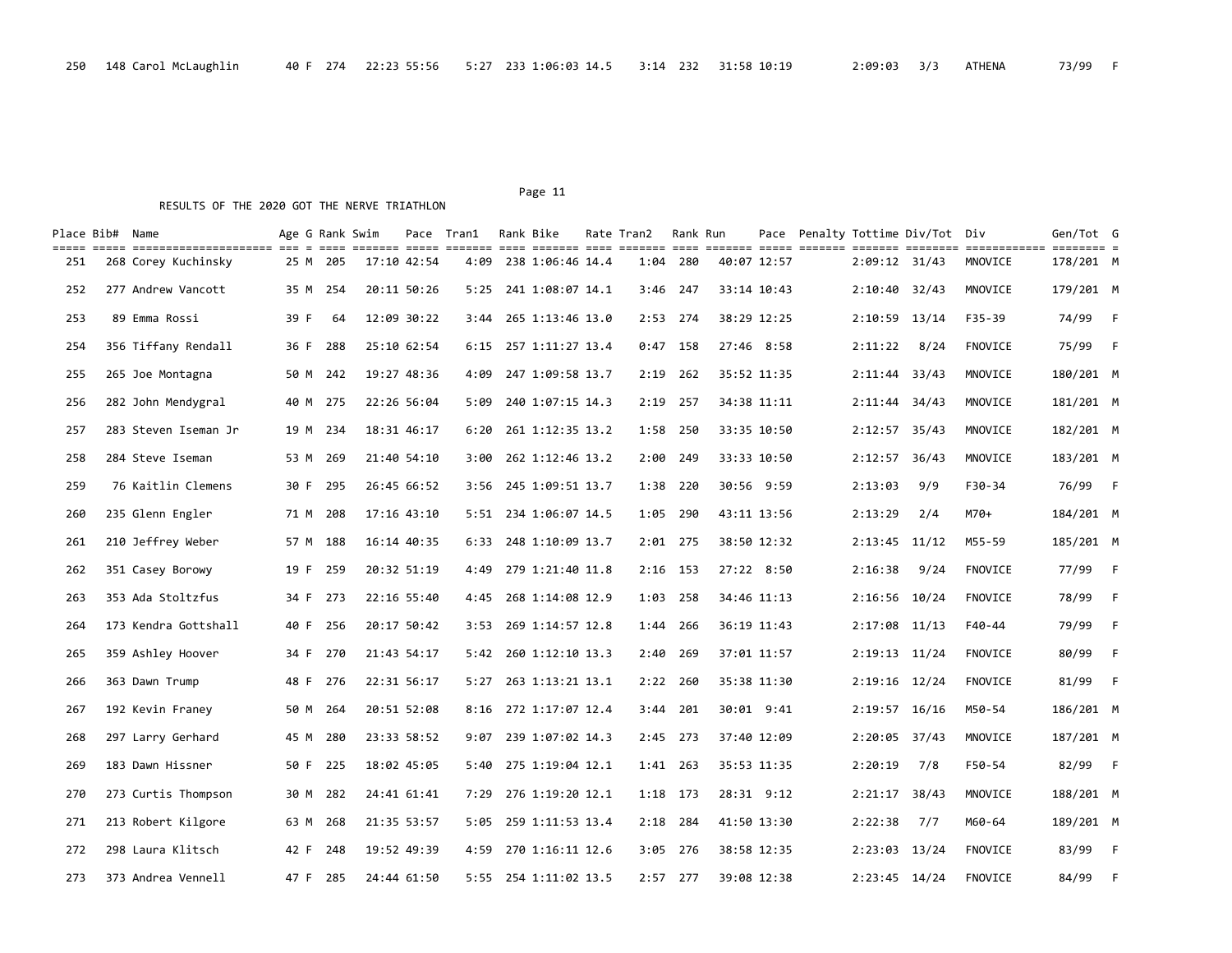| 274 264 Matthew Torres  |  | 34 M 289 25:25 63:32 5:59 278 1:21:16 11.8 1:10 211 30:18 9:47 |  |  | 2:24:07 39/43 MNOVICE | 190/201 M |  |
|-------------------------|--|----------------------------------------------------------------|--|--|-----------------------|-----------|--|
| 275 - 40 Patrick Yerger |  | 49 M 293 26:20 65:50 8:28 271 1:17:06 12.5 3:45 200 30:01 9:41 |  |  | 2:25:38 19/19 M45-49  | 191/201 M |  |

| Place Bib# Name |                         | Age G Rank Swim |          |             | Pace Tran1 | Rank Bike              | Rate Tran2 Rank Run |            |             |             |                 | Pace Penalty Tottime Div/Tot Div |                                                                                                                          | Gen/Tot G |                |
|-----------------|-------------------------|-----------------|----------|-------------|------------|------------------------|---------------------|------------|-------------|-------------|-----------------|----------------------------------|--------------------------------------------------------------------------------------------------------------------------|-----------|----------------|
| 276             | 132 Greg Latimer        |                 | 32 M 296 | 27:42 69:13 |            | 6:40 274 1:18:30 12.2  |                     | $0:44$ 246 |             | 33:12 10:43 | 2:26:45 19/19   |                                  | stitics coold contite cool contite cool contite cool contite coold contite cooldie cooldies contitioned contit<br>M30-34 | 192/201 M |                |
| 277             | 378 Susan Shollenberger |                 | 49 F 290 | 25:46 64:24 |            | 5:12 258 1:11:50 13.4  | $3:23$ 287          |            |             | 42:39 13:46 | $2:28:47$ 15/24 |                                  | <b>FNOVICE</b>                                                                                                           | 85/99 F   |                |
| 278             | 234 Ned Gibble          |                 | 73 M 191 | 16:22 40:55 |            | 12:13 273 1:18:29 12.2 | 2:45                | 278        |             | 39:40 12:48 | 2:29:27         | 3/4                              | M70+                                                                                                                     | 193/201 M |                |
| 279             | 179 Amy Coulon          | 43 F            | 166      | 15:17 38:12 |            | 5:31 284 1:26:56 11.0  | 1:40                | 285        |             | 41:53 13:31 | $2:31:16$ 12/13 |                                  | F40-44                                                                                                                   | 86/99 F   |                |
| 280             | 99 Tania Salaneck       | 39 F            | 245      | 19:38 49:04 | 18:48      | 266 1:13:57 13.0       | 1:43                | - 279      |             | 39:58 12:54 | 2:34:03 14/14   |                                  | F35-39                                                                                                                   | 87/99     | $-F$           |
| 281             | 276 Ryan Hushon         | 29 M            | 283      | 24:43 61:46 | 9:14       | 282 1:25:28 11.2       | 1:56 253            |            |             | 33:49 10:55 | 2:35:07         | 40/43                            | MNOVICE                                                                                                                  | 194/201 M |                |
| 282             | 290 Joe Still           |                 | 38 M 277 | 22:52 57:09 | 6:03       | 283 1:26:02 11.2       | 4:13 265            |            |             | 36:16 11:42 | 2:35:25 41/43   |                                  | MNOVICE                                                                                                                  | 195/201 M |                |
| 283             | 385 Melynda Wagner      |                 | 51 F 206 | 17:12 42:58 | 6:15       | 286 1:28:49 10.8       | 1:35 283            |            |             | 41:48 13:29 | 2:35:36         | 8/8                              | F50-54                                                                                                                   | 88/99     | $-F$           |
| 284             | 377 Tonya Miller        |                 | 50 F 279 | 23:10 57:54 |            | 5:21 277 1:20:10 12.0  | 1:28 293            |            | 45:47 14:47 |             | 2:35:54 16/24   |                                  | FNOVICE                                                                                                                  | 89/99     | $-F$           |
| 285             | 75 Kira Lilly           | 17 F            | 271      | 21:53 54:43 | 4:57       | 289 1:32:27 10.4       | 2:43                | 255        |             | 34:20 11:05 | 2:36:19         | 2/2                              | $F15-19$                                                                                                                 | 90/99     | – F            |
| 286             | 300 Heidi Batdorf       | 44 F            | 261      | 20:36 51:30 | 19:54      | 280 1:22:23 11.7       | 4:23                | 221        |             | 30:59 10:00 | 2:38:14 17/24   |                                  | <b>FNOVICE</b>                                                                                                           | 91/99     | $\overline{F}$ |
| 287             | 229 Bill Helm           |                 | 81 M 272 | 22:12 55:30 |            | 9:23 281 1:25:00 11.3  | 1:06 289            |            | 43:08 13:55 |             | 2:40:48         | 4/4                              | M70+                                                                                                                     | 196/201 M |                |
| 288             | 354 Noelle Smith        | 31 F            | 300      | 34:07 85:17 |            | 6:12 285 1:28:12 10.9  | 1:07                | 272        |             | 37:37 12:09 | 2:47:14 18/24   |                                  | <b>FNOVICE</b>                                                                                                           | 92/99     | $-F$           |
| 289             | 352 Aryanna Fink        |                 | 18 F 107 | 13:26 33:35 |            | 7:51 291 1:39:03 9.7   | 3:50                | 291        | 44:03 14:13 |             | 2:48:12 19/24   |                                  | FNOVICE                                                                                                                  | 93/99     | $-F$           |
| 290             | 250 Walter Minto        | 42 M            | 284      | 24:43 61:47 |            | 9:41 287 1:30:54 10.6  | $2:14$ 282          |            |             | 40:59 13:14 | 2:48:30 10/10   |                                  | <b>CLYDES</b>                                                                                                            | 197/201 M |                |
| 291             | 259 Andrew Brott        |                 | 34 M 164 | 15:13 38:03 | 7:04       | 290 1:38:56 9.7        |                     | 3:56 292   |             | 44:04 14:13 | 2:49:12 42/43   |                                  | MNOVICE                                                                                                                  | 198/201 M |                |
| 292             | 258 Stephen Graham      | 64 M            | 294      | 26:36 66:29 | 8:21       | 288 1:31:57 10.4       |                     | 2:43 281   |             | 40:11 12:58 | 2:49:47 43/43   |                                  | MNOVICE                                                                                                                  | 199/201 M |                |
| 293             | 88 Stephanie Haws       | 21 F            | 278      | 22:54 57:15 | 11:43      |                        |                     |            |             |             | 2:53:48         | 20/24                            | <b>FNOVICE</b>                                                                                                           | 94/99     | $-F$           |
| 294             | 358 Sara Zacherl        |                 | 18 F 298 | 28:38 71:34 | 4:57       | 292 1:39:08 9.7        | 1:56 286            |            |             | 42:08 13:36 | 2:56:45 21/24   |                                  | FNOVICE                                                                                                                  | 95/99     | $-F$           |
| 295             | 164 Christina Beaverson |                 | 41 F 249 | 19:58 49:54 | 8:22       | 294 1:42:50 9.3        | $2:01$ 295          |            |             | 47:48 15:25 | 3:00:57 13/13   |                                  | F40-44                                                                                                                   | 96/99     | - F            |
| 296             | 222 William Reeves      |                 | 56 M 287 | 25:03 62:36 |            | 9:57 293 1:41:15 9.5   | 2:05 294            |            |             | 47:47 15:25 | 3:06:05 12/12   |                                  | M55-59                                                                                                                   | 200/201 M |                |
| 297             | 371 Mariann Denotaris   |                 | 50 F 247 | 19:43 49:18 | 3:00       | 295 1:52:22 8.5        | $1:33$ 296          |            |             | 50:27 16:17 | 3:07:04 22/24   |                                  | <b>FNOVICE</b>                                                                                                           | 97/99     | $\overline{F}$ |
| 298             | 16 Joshua Tate          |                 | 32 M 258 | 20:31 51:16 | 5:54       |                        |                     |            |             |             | 3:27:02         | 5/5                              | IMABLE-MALE                                                                                                              | 201/201 M |                |